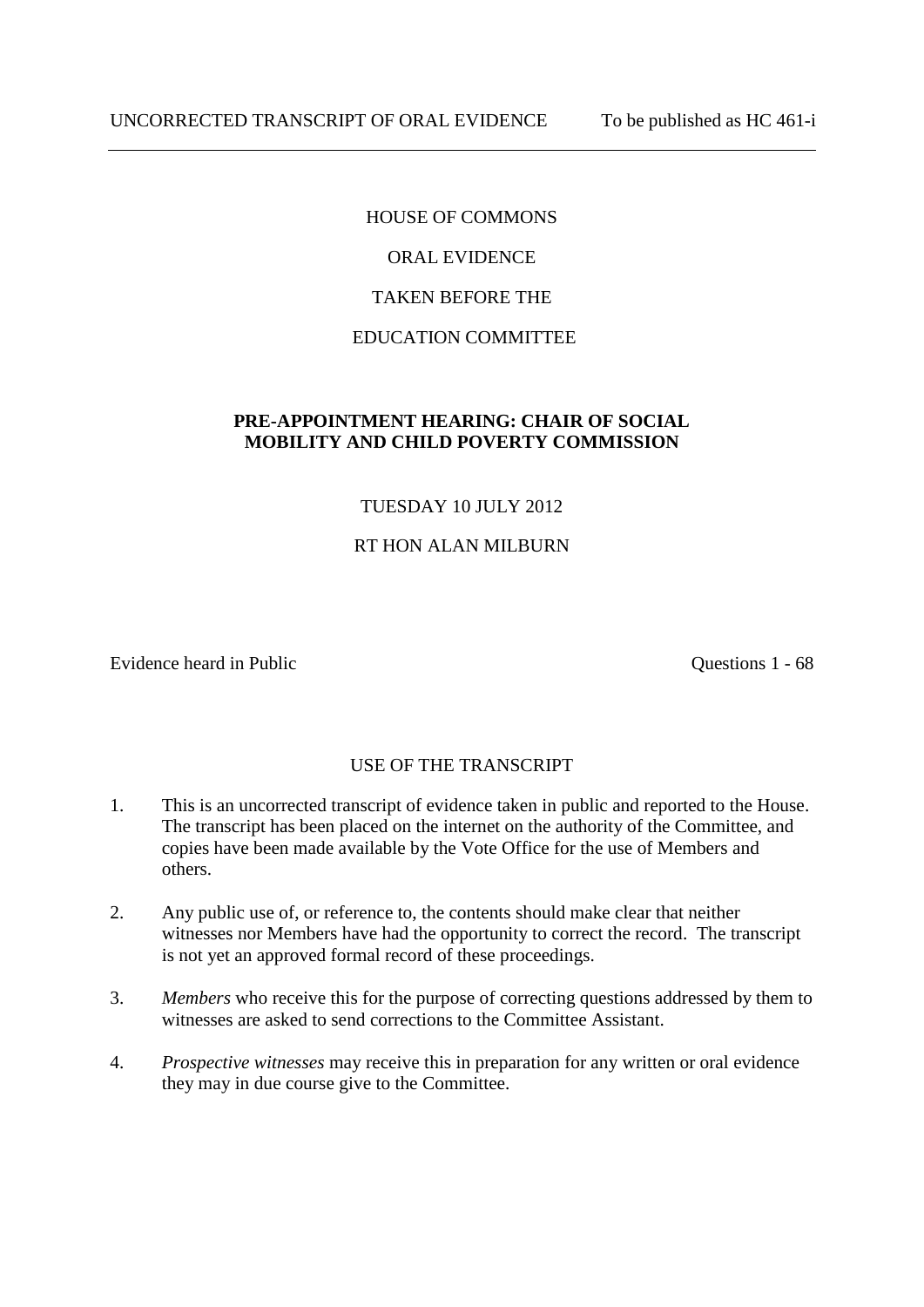Oral Evidence

Taken before the Education Committee

on Tuesday 10 July 2012

Members present:

Mr Graham Stuart (Chair) Alex Cunningham Damian Hinds Ian Mearns Mr David Ward Craig Whittaker

#### **Examination of Witness**

\_\_\_\_\_\_\_\_\_\_\_\_\_\_\_\_

*Witness:* **Rt Hon Alan Milburn,** preferred candidate for Chair of the Social Mobility and Child Poverty Commission, gave evidence.

**Q1 Chair:** Good morning. It is great to welcome you, Alan Milburn, to this pre-appointment hearing for the position of chair of the Social Mobility and Child Poverty Commission. Is there any tension between the two concepts of social mobility and child poverty?

*Alan Milburn*: I do not think there should be. The more child poverty you have, the less social mobility you will have. Social mobility is about making sure that any individual is capable of realising their potential. The more social mobility you have, the less dependent you are for progress on your parents' class, background or income. If you get more kids trapped in poverty, it is more difficult for them to rise up and move on. None the less, it is important in terms of the public policy agenda to have an understanding that there are very different starting points in life for different people, and it probably requires different approaches. We are not currently short of public policy; there is quite a lot of it about. We have a lot of indicators, targets, measures, or whatever you want to call them, and we have had at least three big strategy papers: one on social mobility; one on child poverty; and the last one on social justice. It is quite important that the dots are joined up so there is clarity and consistency across the piece.

The one lesson I learned from government is that it is pretty difficult to get anything done, and if you do not have clarity and consistency it is almost impossible. Knowing what you are trying to do, focusing on it relentlessly and ensuring that you understand that there are very different starting points in life for different individuals is the key to success. I would say that right now there is good intentionality overall on the part of Government, as there was on the part of the previous Government. The proof of the pudding, however, is in the eating, and in the end it is not words that count; it is actions.

**Q2 Chair:** To go back to the possible tension between social mobility and child poverty, those who support grammar schools, and the return of a greater number of them, would see those as an engine of social mobility, allowing more children from poor families to access a structured education and rise up, whereas opponents of grammar schools might point out that the other half of the system sometimes entrenches people in poverty. Therefore, you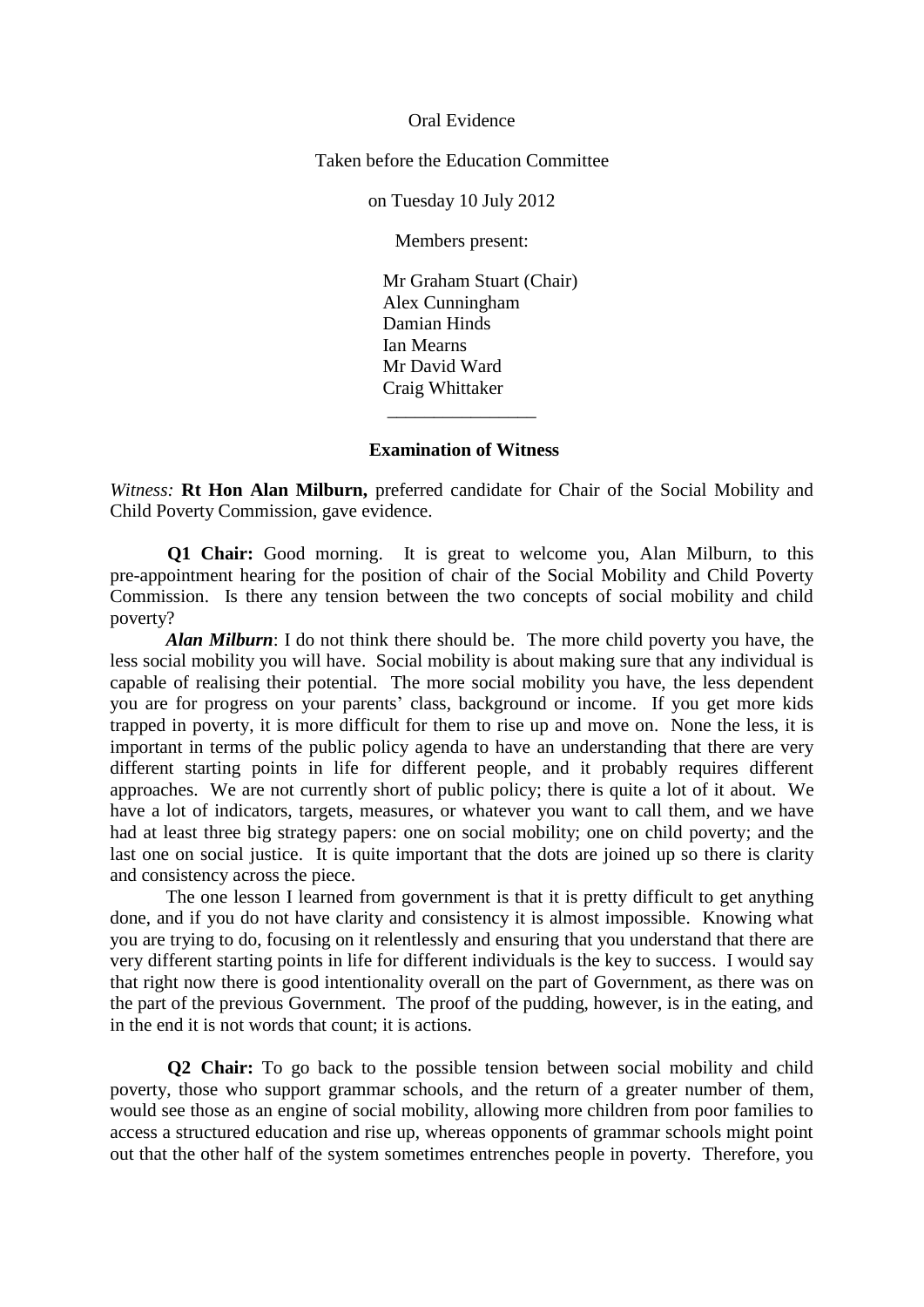could see a tension between greater social mobility and ensuring that no child is brought up in poverty.

*Alan Milburn*: It would be good if those two things were not posited as enemies and could become friends. I think they are. I think the Government's overall approach, which is to take a life chances-type approach, is right. For me at least, the most important thing is to ensure that, regardless of background, there is an equal opportunity for people to progress. That means the opportunities that are available, whether for early years education, mainstream education, higher education, and an opportunity to progress in later life, are reasonably equal.

What history shows does not work terribly well is having a one-off chance in life, whether that is at age 11, 16 or 18. We now live in a very fluid economy; people's skills are changing all the time. We no longer live in a world where there is a job for life; that has long since gone. The idea of deciding at 11 that a child goes one way and at 16 another way does not seem to me to be particularly pertinent to the modern world. You can have a debate about whether it was right or wrong for the 1950s, but it does not seem to me to be right for the 21st century. These things are not opposites. There is some risk right now that, for a variety of reasons, there are different emphases in public policy on different aspects—poverty, mobility, social justice and disadvantage—and I would see a need to bring greater coherence to that.

**Q3 Chair:** Do you agree with this Government that the last Government put too much emphasis on benefits to get people out of poverty and too little into making work pay?

*Alan Milburn*: It would be unfortunate if these two things were made to sound like enemies rather than friends.

## **Q4 Chair:** Is this Blairite triangulation going on?

*Alan Milburn*: You know me. I am afraid I cannot lose the habits of a lifetime. I will do my best, but it is difficult; it is in the DNA. Interestingly, if you look at what the OECD says about what works when it comes to poverty and mobility, it seems to be a combination of income transfers, incentives to work and service provision. It is these three things together that work. If you look at the stats, which are now slightly old—I think they date from 2007 we spent quite a high proportion of GDP on family benefits and public expenditure on families. From memory, it was about 3.6% of GDP. I think that at the time the average across the OECD was 2.2%. However, that spending is skewed towards income transfers, in other words benefits, rather than services. What the OECD say about this—it is absolutely right, and would provide a very good framework for public policy—is that income transfers are of value but are not a magic bullet. Clearly, poor families cannot spend their way out of poverty so they need some help. Equally, you have to get right the emphasis on work incentives.

A valid criticism of the previous Government is that, when you look at the number of people, more jobs were created and more people went into work. The problem is that work did not always equal a step out of poverty. For example, the proportion of kids in poverty who were in a family where there was at least one adult working rose from about 47% in 1997 to 56% in 2010; in other words, work itself was not a guarantee that people would get out of poverty. That suggests that in-work poverty is more of a problem than we have come to realise, and therefore there needs to be more emphasis on making work pay, and ensuring people have a living wage and an opportunity to progress in their careers. The evidence suggests that what was happening was that people got into work and on to the first rung of the ladder but they were being paid too little, or were working too few hours, or they did not have enough opportunity to get on in their careers.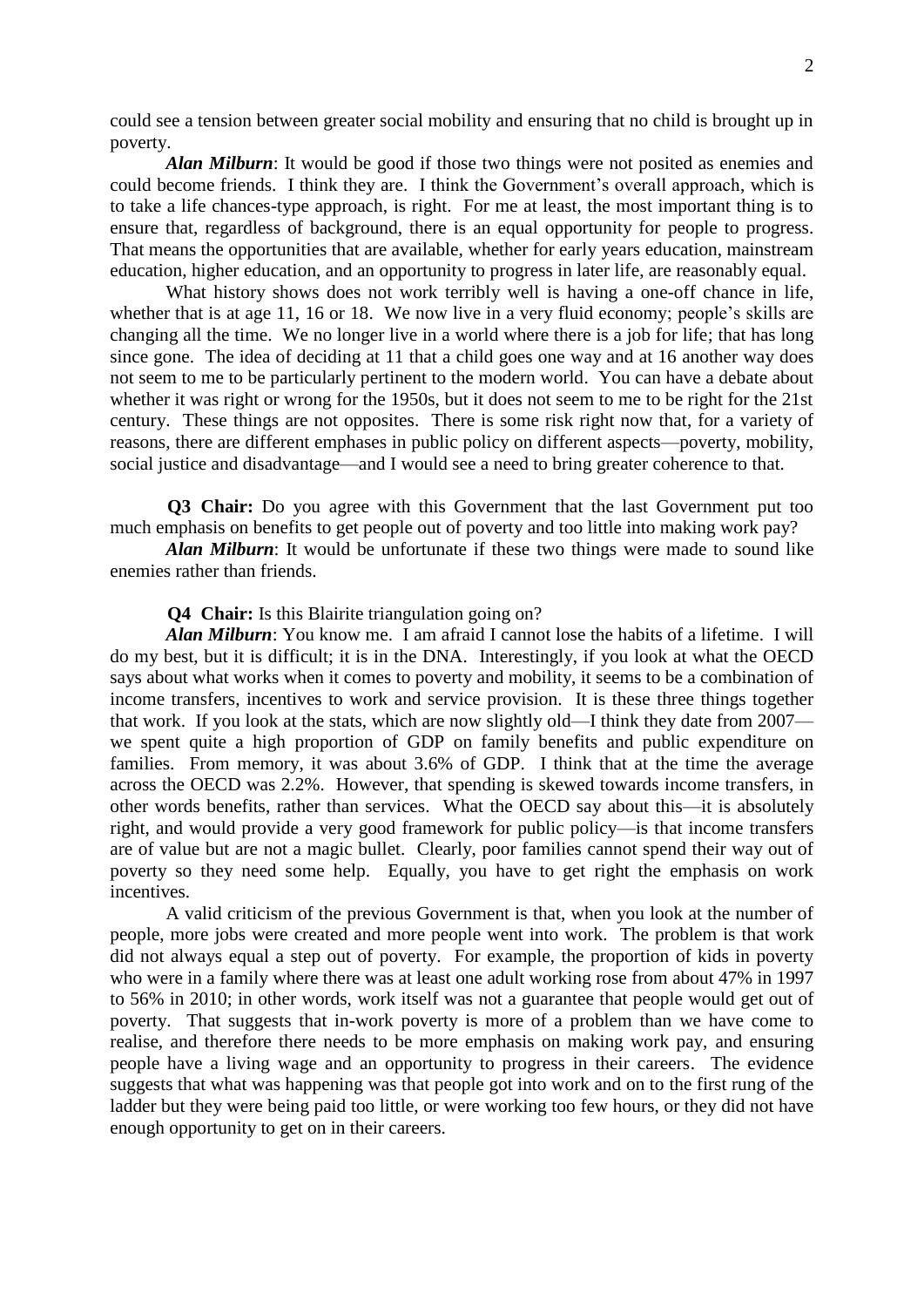**Q5 Chair:** Was there not another option: they did not have the skills required to move up and earn more?

*Alan Milburn*: Of course.

**Q6 Chair:** Isn't that one of the problems? The labour market is demanding more skills for more jobs, and there are fewer and fewer jobs that require lower skills. If you have not got the skill set, you cannot engage in work training; you struggle to get on.

*Alan Milburn*: That is entirely right. The nature of the economy, even now in hard times, is continuing to evolve. The only form of employment, even during the recession, that continued to rise was graduate-based employment. The squeeze is on those without skills at the bottom end because they face a world, as you rightly say, of endemic low pay, persistent insecurity and, frankly, little prospect of social progress. There is a huge agenda, which we can come back to if you want to, about what is on offer to those people beyond the prospect of higher education. The traditional public policy response is, "If only we could get more people into university." We do need to get more people into university, but there will be a cohort of people for whom the university option is not an attractive one. That is the second issue.

The third issue is about service provision. There seems to be pretty compelling evidence from across the world that you get higher levels of mobility and lower levels of poverty if you have parents in work. You get more two-parent families in work earning a living wage when you have universal high-quality and affordable childcare. One of the things we should worry about is that among OECD countries we have the highest rate of women about 42%—who say they work part time because of their caring responsibilities. One thing the country needs to think about for the medium to long term is how we replicate what has gone on in some of the more successful countries, and not just Scandinavia, which is what people talk about, but provinces like Quebec in Canada. It is characterised by very high rates of maternal employment predicated on universal and affordable childcare. Affordability is a huge issue.

What the Government have done here in extending the three and four-year-old offer to two-year-olds is the right thing—it is a step forward. I would like them to do more and set out how they are going to replicate what we see in the best performing countries with a long-term plan for making childcare universal and affordable. That is one of the biggest things you can do to deal with these issues. It is a complex matter. Sometimes we are in danger of making this into an either/or debate, which is unhelpful.

**Q7 Chair:** My question was that this Government's analysis seems to be that the last one put too much focus on benefits and too little on making work pay. You can give a yes or no answer to that without saying they are mutual opposites and should not be seen as working together.

*Alan Milburn*: I do not want to give a yes or no answer because I think it is more nuanced than that.

**Chair:** Fair enough.

**Q8 Mr Ward:** Just out of interest, based on your expertise in the area of social mobility do you subscribe to the spirit level analysis, which is that this is not just of benefit on an individual basis but nationally in terms of society?

*Alan Milburn*: The whole debate about whether you can have mobility without having lower levels of inequality is hotly contested. People will point to different countries across the world for evidence for one side of the argument or the other. Broadly, it is true that countries that seem to have better mobility and lower levels of poverty tend to have a lower level of inequality. Therefore, that takes you to the debate currently raging about whether or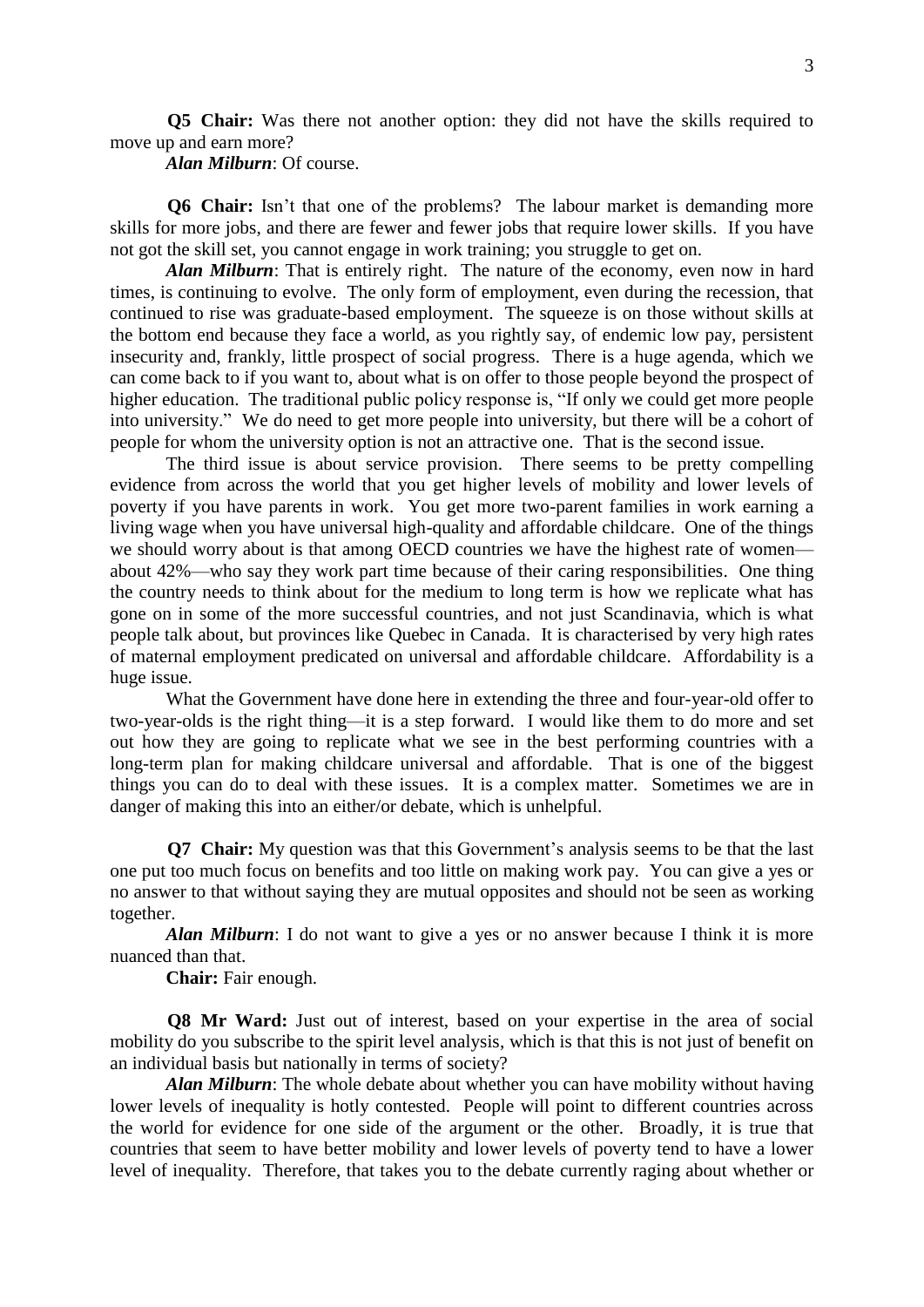not we should keep the relative child poverty target, because in essence it is a measure of inequality.

The important thing in this whole arena is that, if you could do just that and fire a magic silver bullet, someone would have done it a long time ago. It is pretty complex, and there are multiple drivers for poverty and deprivation, and multiple barriers stand in the way of people realising their aspirations to get on in the world. In a sense you have to wrap a bit more science around some of this stuff than perhaps has been the case in the past. You have to be very precise about which interventions, particularly in a time of austerity, are capable of producing the biggest bang for the buck.

**Q9 Damian Hinds:** You talked about universal affordable childcare. Do you think that the path to that is more about public subsidy or reform and looking at the cost structure? There has been talk recently about ratios, some of the cost drivers and international comparators. Is it also part of the commission's work to consider those key enabling considerations like childcare?

*Alan Milburn*: It is a great question. We will find out as we go along, because we have not got the commission. First, on the narrow question, pure public subsidy for childcare is probably unaffordable in the short to medium term, but in the end that is a fiscal decision for whoever is in government. What has not worked thus far—this is where the experience of the last Labour Government might be helpful for this Government—is that the market did not respond in the way one might have expected it to. There was a pretty universal 15-hour subsidised childcare commitment, and the market, for whatever reason, did not kick into action, so there are some issues on the supply side that need looking at, not least around quality. We have to be very careful about all of this because all the international evidence will tell you that you can provide childcare and so forth, but it is high-quality early years education, particularly for the most disadvantaged youngsters, that produces the biggest premium.

**Q10 Damian Hinds:** In the Venn diagram of child poverty and social mobility, very much in the intersection is the quality of early years staff. The Cathy Nutbrown report and its analysis was quite startling to many people. Is looking at the quality of the early years work force and how you can improve the average that is accessible to ordinary families also part of what you see as the remit of your area?

*Alan Milburn*: In one sense the commission has a very narrow set of criteria, not least producing an annual report to Parliament on progress and so on. I hope that primarily it is going to be pretty data-rich in the way it goes about its work and founded on good evidence. The truth is that, if you are going to examine these issues and assess whether progress is being made, because inevitably both tackling poverty and speeding mobility are long term, you have got to look at what the proxy measures are. That is the problem in a sense. Can you identify the proxy policies and measures that are most liable in the long term to produce the right effect? From all the best evidence in the world, we think that the quality, universality and affordability of childcare is a pretty crucial driver. One would want to look at that.

That is where I hope the work of the commission is going to be important. It can be a very authoritative voice on these issues, but the authority comes from the credibility of its analysis, its impartiality and fairness, the credibility of the people who work for it, etc., but primarily it is going to be about its depth of understanding and the quality of its analysis. As we are already discussing, these are big issues and there is not one thing that is going to solve all the problems, and therefore the scope of what the commission would be looking at should be quite wide.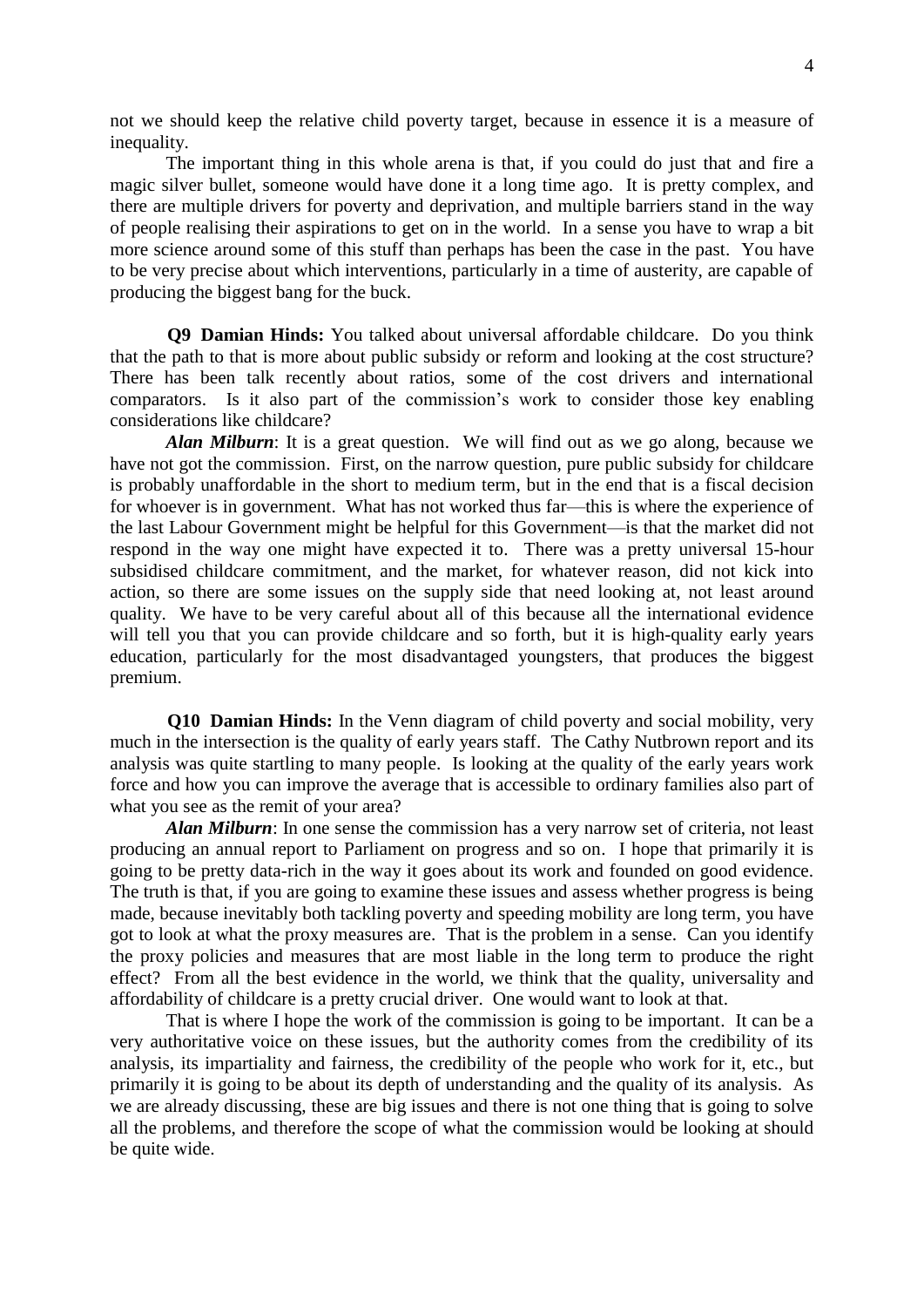**Q11 Ian Mearns:** You are moving into pretty crowded territory in terms of what is happening out there. The post of Children's Commissioner has already been established. There have been two holders of that post. There is a huge range of different voluntary organisations working in the field of child poverty. The Child Poverty Action Group, the Children's Society, Action for Children, NSPCC and Barnardo's, while concentrating on particular things, are all looking at different things to do with child welfare, so it is crowded territory. You have said that it will not be one thing. What real difference do you see your role making in this?

*Alan Milburn*: What the commission can and should be is an authoritative voice on child poverty and social mobility. The very fact that it is a body established in statute gives it, providing it is operationalised in the right way, the authority and credibility that I hope will make a difference. All the organisations you have mentioned do a great job, and they will continue to do so. I hope that the commission would have some sort of relationship with them, but the commission has to be independent. It is quite a big step for the Government to take. It is unusual in my experience for Governments to volunteer for more scrutiny; usually, they are trying to engineer less, so the fact that the Government have decided to establish a social mobility and child poverty commission to look at what they and others do is a big step forward. It expresses something else. What you are seeing is consensus building, which I can see first in politics. For me, it is very interesting and welcome that social mobility has almost become the new holy grail of public policy, at least in social policy, and that is shared across political parties. That is a good thing, not a bad thing. I also think that reflects a broader public consensus you can see emerging.

I do not know whether every cloud has a silver lining, but one consequence of the global financial crisis is that concerns about inequality, poverty, disadvantage and unfairness have massively intensified. I listen to all the political leaders talking about caring capitalism and more socially responsible forms of conduct. That tells you something is happening out there. I think there is a consensus emerging among the public that unearned wealth for a few at the top, stagnating incomes for those in the middle and entrenched disadvantage for some at the bottom is not a viable social proposition. The question is: what are we going to do about it?

The commission is not a body with power; at best it can have influence. That is not straightforward because, if you are too independent, you become slightly irrelevant; if you are too close, you become captured, and you have to navigate your way through that. The way you do it is, first, by the quality of the work you undertake; secondly, the impartiality and credibility of the analysis you undertake; but, thirdly, the strength of the advocacy you are prepared to undertake. To coin an Americanism, the commission provides a bully pulpit. It should be capable of holding to account not just the Government but all those organisations employers, professions, universities, schools, career services and local government—who, quite rightly, have a hand in dealing with these issues. That is what I hope it would do.

**Q12 Ian Mearns:** But given that the role from the perspective of a single commissioner is to oversee child poverty and social mobility—you have come into the role with your eyes open and a vast amount of experience—do you think after two years that generally the Government are going in the right direction in terms of increasing social mobility and reducing child poverty?

*Alan Milburn*: In many parts of the Government, there is great intentionality and focus on these issues. That would be my experience having had conversations with a lot of people in government: Ministers, Cabinet Ministers and so on. However, let us be clear about it: we are hardly living in auspicious times for making progress. You can have a debate about whether child poverty was sufficiently reduced under the last Government, but the truth is that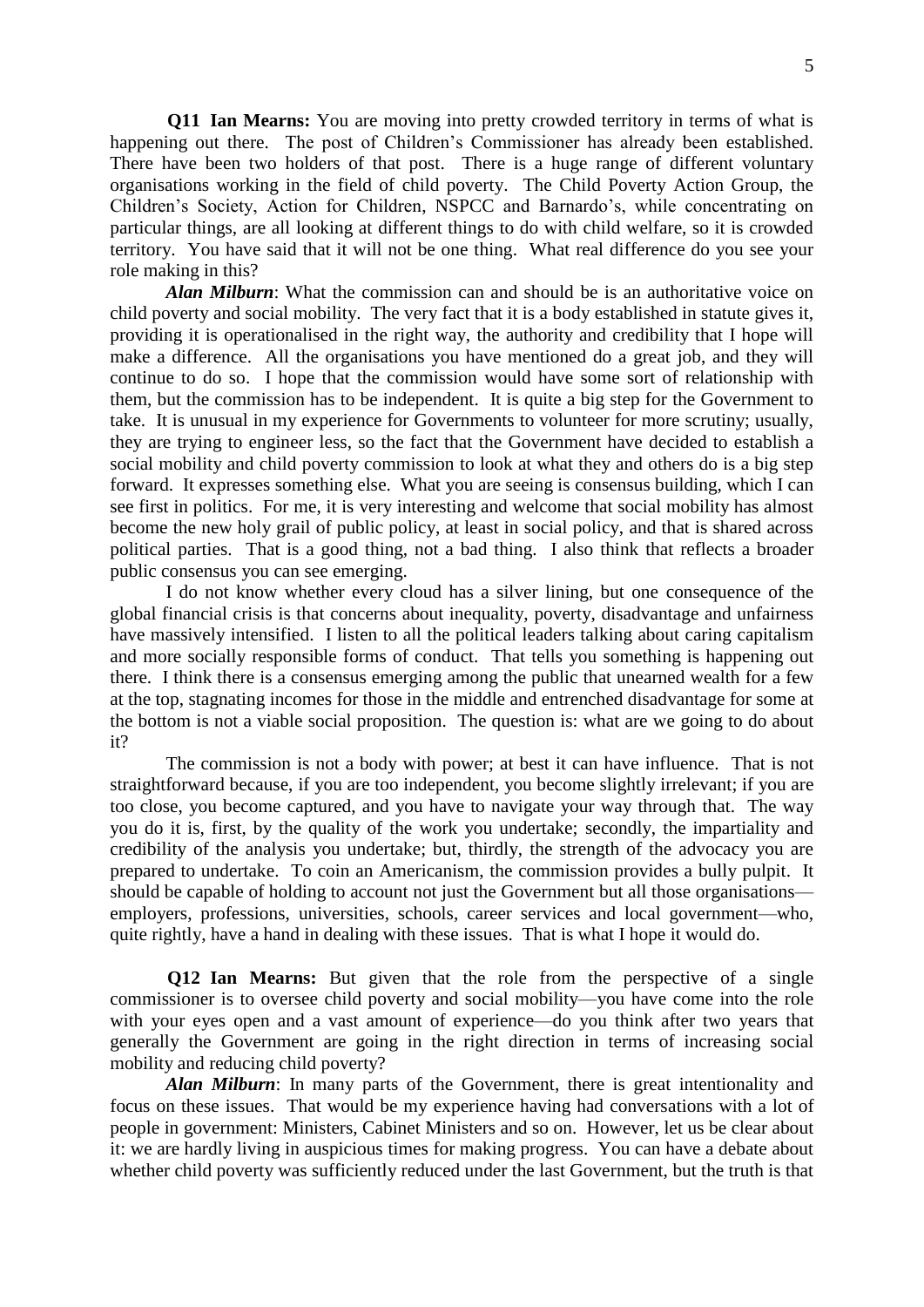it was reduced. Was it reduced far and fast enough? It was not, but after two decades during which it had risen, the fact it reduced by 1 million or 2 million, depending on your measure, is undoubtedly progress, but those were far sunnier times.

We now face two considerable head winds: one is the state of the economy; the second is what is happening with public expenditure. When you have a situation where the economy is stagnating, public spending is flat-lining and inequality is probably widening, these are tough times. It would be wrong if in those tough times the poorest people ended up paying the heaviest price. There is a primary responsibility on government to ensure that is prevented from happening. The commission has a hand in that because it is capable of analysing those trends and making them very public. The fact that it reports to Parliament independently, not to the Government, is a great source of strength. It is then for Parliament to decide how it wishes to deal with the issues the commission raises.

**Q13 Ian Mearns:** But the fact that eradication of child poverty is unaffordable is a political choice, even in austere times. Therefore, from that perspective do you see your role in the short term as trying to get stuck in to change people's minds about their priorities, or are you more about preparing for sunnier times in the future?

*Alan Milburn*: This is a challenge for every political party and for politics as a whole. If you look at the latest trend lines, poverty continues to fall, but we are way off the target set in 1999 for where we should have been by 2010. At best, if you follow the current trend line, it is not going to be 2020 when we eradicate child poverty; it will be in 2027. At worst, if you believe the Institute for Fiscal Studies, rather than having relative poverty rates of 10% and absolute poverty rates of 5%, we will have poverty rates of 24% and 23%.

The only way we are going to hit the 2020 target is if one or other political party commits to what I do not believe any of them will do, which, in the words of the IFS, is to bring about a bigger redistribution of income than we have seen at any time in our country, with £19 billion worth of additional public expenditure to realise that target. I think there is a moment for honesty here. It is time for all the political parties either to put up or shut up. I do not believe there is a snowball's chance in hell that we will hit the 2020 target, and privately that is very widely acknowledged. It should also be publicly acknowledged; it is time to come clean about this stuff.

**Q14 Chair:** We should repeal the Act. *Alan Milburn*: That is for the Government to decide.

**Q15 Chair:** Is it your opinion that we should? The logic is that we have not got a cat in hell's chance, and therefore pretending to do something will lead to strange distortions and take us away from doing the best we can.

*Alan Milburn*: Whether or not you repeal the Act is a matter for the Government and the political parties to decide. Two things need to happen: firstly, to acknowledge that that is the trend line we are on. Unless somebody has a great plan to address it—I do not see that right now—we will not hit the 2020 target.

**Q16 Chair:** If you were Prime Minister of a majority administration, would we hit the 2020 target?

*Alan Milburn*: It would be very difficult in these circumstances.

**Q17 Chair:** Would you repeal the Act?

*Alan Milburn:* I would not repeal the Act. I would do two things. First, I would set out, which I do not think has ever happened under any Government, the last one or this one,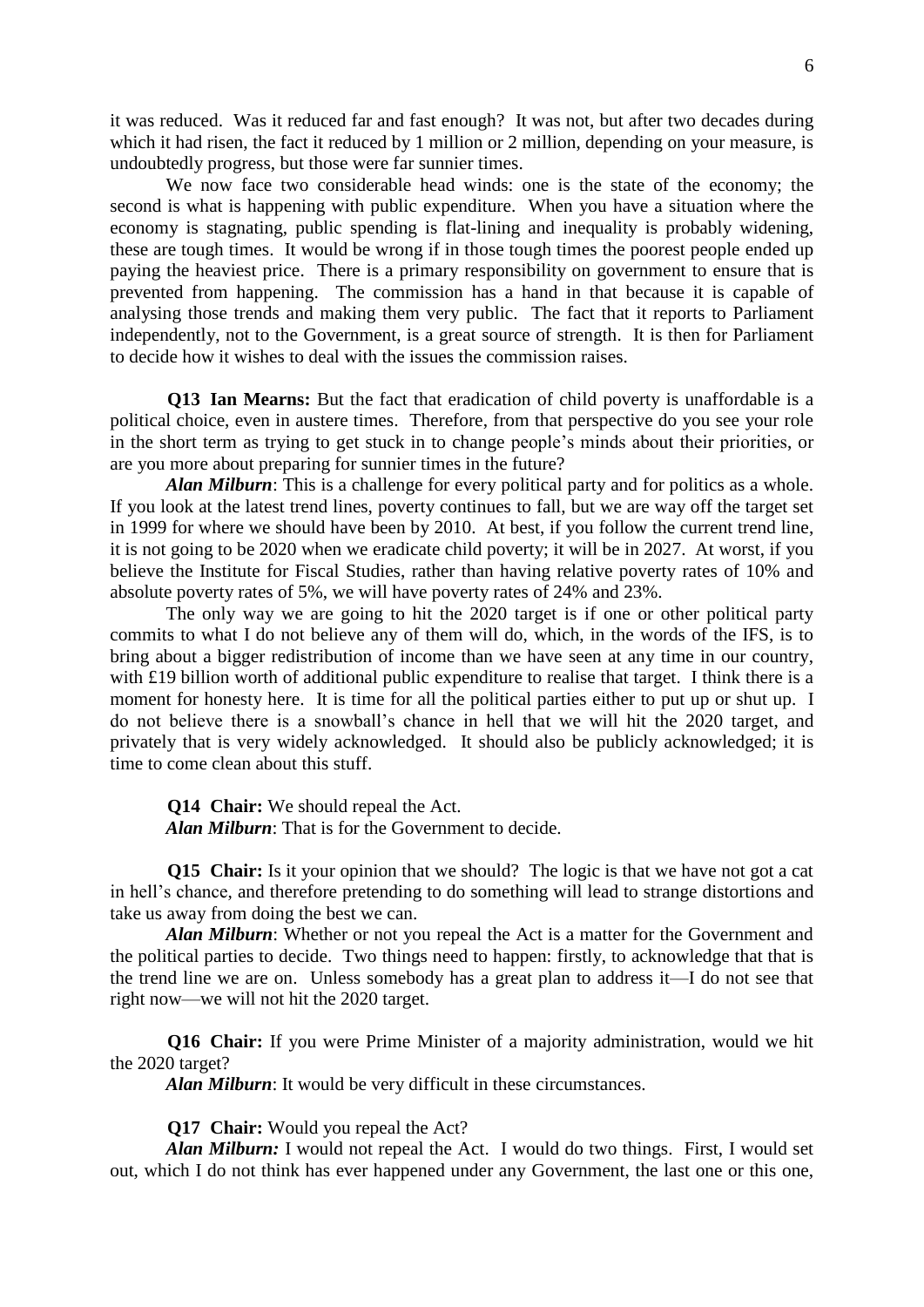what the plan is to hit the target and by when. You have an annualised incremental decision. I have been part of this and I know what happens. You have a target. The Treasury meets and decides what it needs to do to make a little more progress, so you spend a little more money. That happens each year in every budget. What there has not been is a working back from where you want to get to and working out how you are going to get there over whatever the period is. It may now be a target of 10 or 15 years.

Secondly, I would decide what the immediate priority is, because there is a danger this is the moral hazard organisations from the child poverty lobby, for example, have put to me—that if you say the child poverty target is never going to be met, it takes the pressure off to meet it. What do you need to do? You need to set out some interim objectives. I am not a decision maker any more, but if I was, which is the question, Mr Stuart, unlikely though that might be as a scenario, but you never know—I think you do—the priority for me would be a cohort of kids under five in deep poverty, of whom there are about 800,000 right now. I would focus hard on what you could do for them. A big part of that would be early years education, going for it at that level, but that requires political muscle. If I may say so, since you raise the question, that requires prime ministerial engagement, too. This is not just a matter for individual members of the Cabinet; it is not just a matter for the Secretaries of State for Education and Work and Pensions, the Chief Secretary, or Deputy Prime Minister. My experience of making these things happen, if you are really going to focus, is that above all else it requires the engagement of No. 10 Downing street and the Prime Minister.

**Q18 Alex Cunningham:** I know you have described the reality; it is the impossible dream, and you have left me a little depressed. You talk about interim targets and a number of other things, but we are going to see more and more children in poverty. We see what is happening in the economy; we see food prices going up. Organisations like Save the Children are basically looking at a doomsday scenario as far as poverty is concerned, so what difference does it make having another commission and commissioner in this situation?

*Alan Milburn*: I am an optimist.

**Q19 Alex Cunningham:** So am I, but you have just made me a pessimist.

*Alan Milburn*: You have to be an optimist to do what you are doing and what I used to do. The headwinds are strong and difficult, but you can undoubtedly make progress.

**Q20 Alex Cunningham:** But it is progress at the edges.

*Alan Milburn*: I do not think it is progress at the edges to lift 1 million or 2 million kids out of poverty.

**Q21 Alex Cunningham:** That was achieved in the past, and I was going to come to that later.

*Alan Milburn*: It is possible to replicate that in the future, but you have to be focused about it. If you are the Government, you cannot ignore the fiscal situation. The job of the commission is to operate within a political environment, but primarily it is to analyse what is being done and suggest what else might be done. There are things, even with those difficult headwinds, that can be done, and that is not just a job for the Government but for the professions, universities and so on. You can continue to make progress. The indicators set out in the social mobility strategy, for example—you saw the latest report on that just a month or so ago—show that, even in difficult times, some of the big socio-economic gaps are none the less still being closed.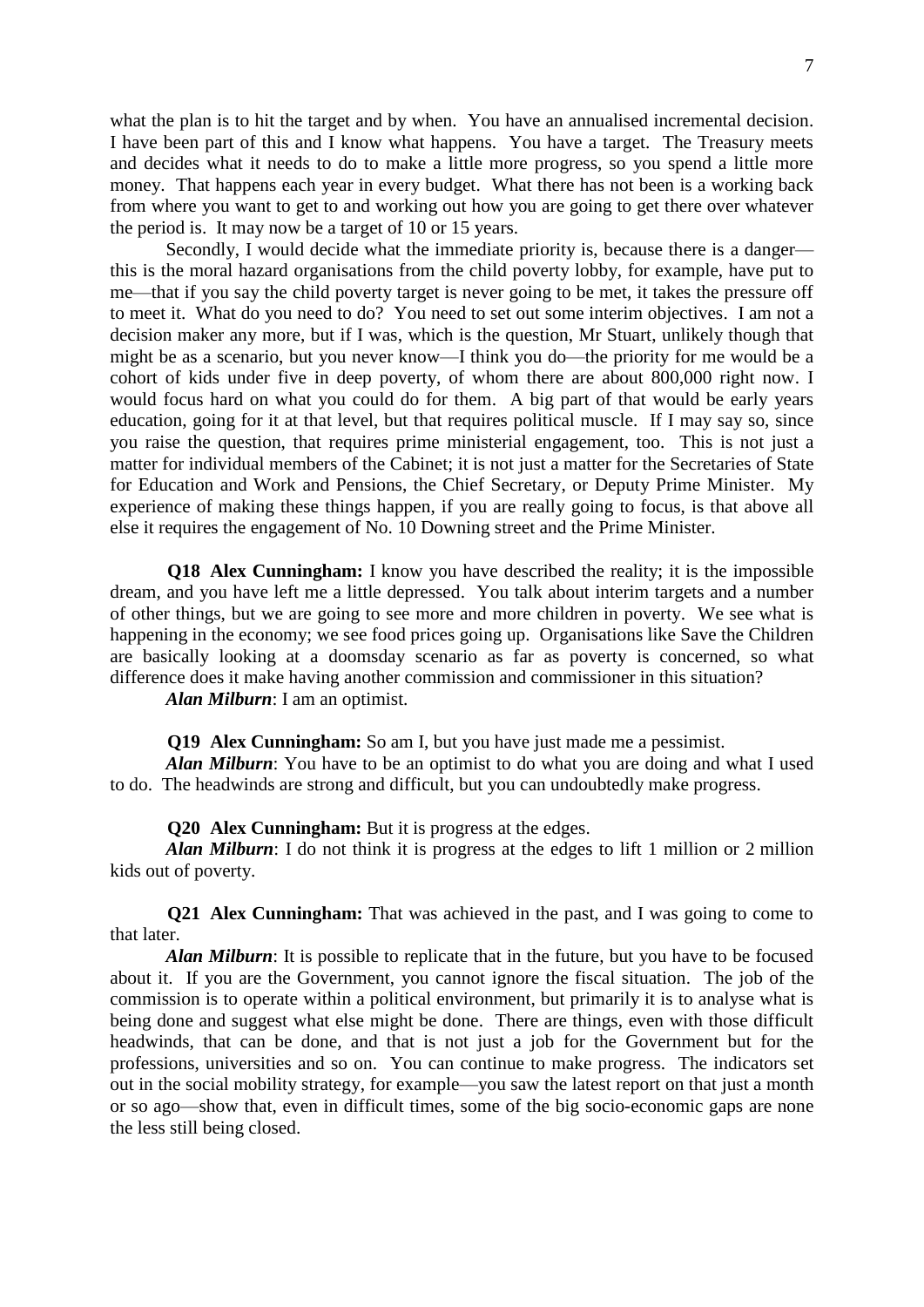**Q22 Alex Cunningham:** How would you measure achievement? Is it half, a quarter or 10% of what the target is now?

*Alan Milburn*: First, at the very minimum, I would want to see consistent progress towards the target over time. I think it is highly likely—I cannot see any other scenario—that, at best, it will be hit late, whether that is 2027, 2025 or whatever it is. Secondly, I would like to see a cohort of children in poverty identified as the priority for action. Like all things in public policy, if everything is a priority, nothing is, so somebody somewhere needs to decide what the priority is.

There are some supporting measures, which, if they can be implemented in the right way, will make a difference. If the universal credit is implemented properly it can make a difference; the pupil premium, if it is implemented and monitored in the right way, can make a difference. All these things can make a difference. The question for me, when looking at it from the outside in, is: holistically, is there across government as a whole sufficient focus, intentionality and prioritisation to make progress in what are inauspicious times?

**Chair:** Thank you. My priority is to ensure we cover more of the ground through this meeting, so I ask for short, sharp questions from the Committee and shorter answers.

*Alan Milburn*: I was behaving as if I was Prime Minister. I am sorry.

**Chair:** This is not the Liaison Committee.

**Q23 Ian Mearns:** From your perspective, what particular experience have you had of working with disadvantaged groups of children and young people? Can you point to examples of where you have delivered effective outcomes for them?

*Alan Milburn*: I have never been a youth worker. I do not know why you are laughing.

**Q24 Ian Mearns:** I know you have not.

*Alan Milburn*: I think familiarity is in danger of breeding some contempt, Chairman.

**Chair:** I have had years of failing to control him.

*Alan Milburn*: I have worked with groups of kids, as you all do as constituency Members of Parliament, but I would not claim too much on that front because that is primarily not where I come from and not where my skill set is, to be frank with you. We are constructing the commission, which is not a one-man band. It is good that we are transitioning from an independent reviewer—me—to a commission, which I hope I will be able to chair, but there will be seven other commissioners, including a deputy and people from Scotland and Wales. What I would be looking for in the construction of the commission among the commissioners in particular is a range of skills.

**Q25 Ian Mearns:** In that transition do you see any particular constraints on your new role as it has been set out for you?

*Alan Milburn*: Not really. I think independence is guaranteed, and we can strengthen that through the credibility of the commissioners and the quality of the staff. There is a question about resources, because there always is. At the moment, the idea is that the commission will have seven members of staff. It will not be a large organisation, but I do not particularly want it to be. There will be a director appointed externally, so that will be an open advert to which civil servants and others can apply. I would very much like to facilitate some secondments into the commission from other organisations. If you like, you set it up as a public-private partnership so it is not just a drain on the public purse, and you are getting businesses and organisations who care about this issue and, critically, have expertise, seconding staff into it.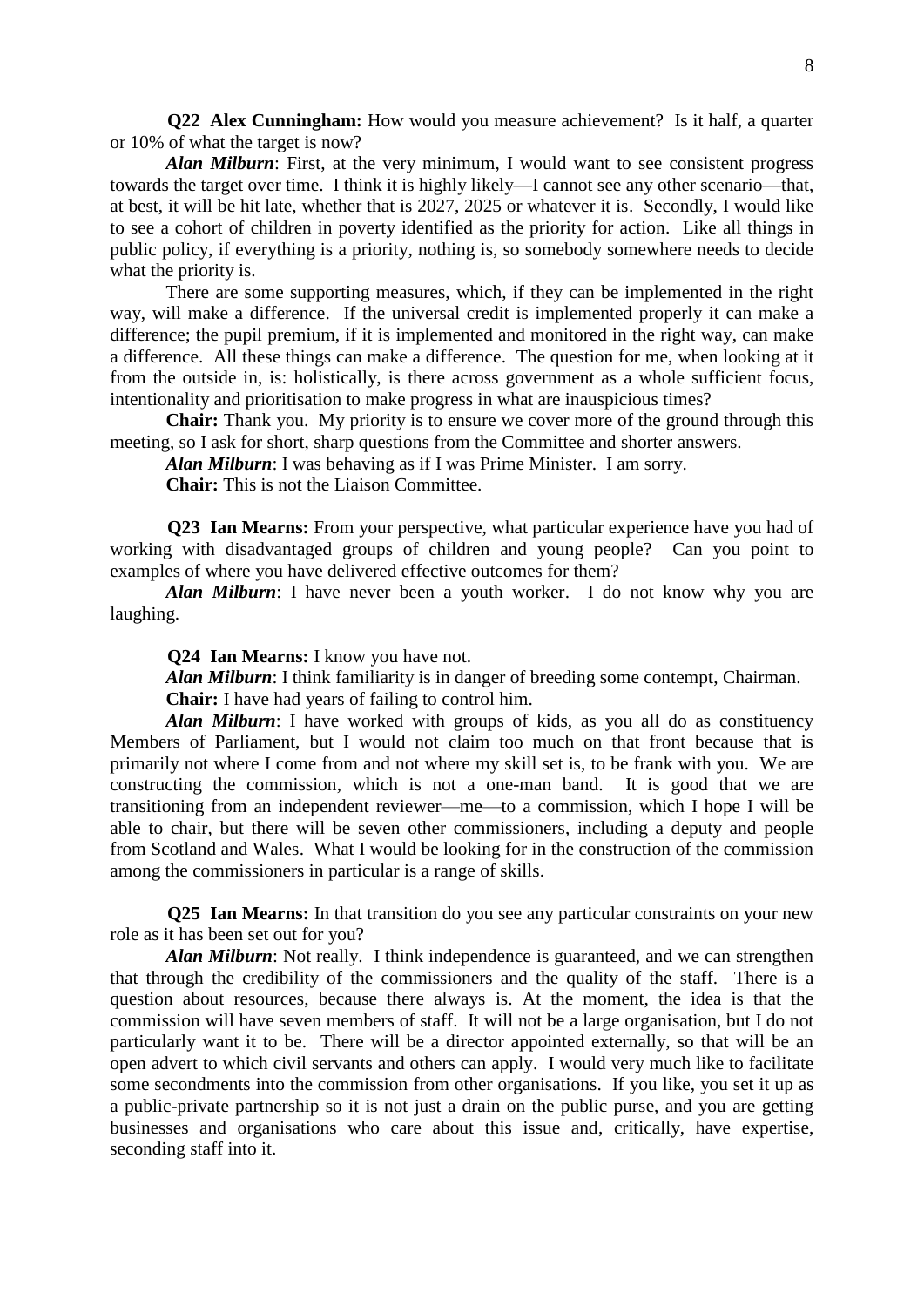**Q26 Ian Mearns:** As independent reviewer you have a couple of outstanding reports to be published. Will they have to go through a new process to be agreed?

*Alan Milburn*: One will and one probably will not. I got the final draft of the report on higher education yesterday, so that is imminent. I think I can get that out wearing my old hat. The other report is far more complex and is a snapshot of what is happening in these trends in poverty and mobility. Given the time scale, it may well be better to hand that over to the commission and for the commission to consider and decide whether it wants to publish it. Therefore, I envisage that we will publish the one on higher education, and the second one may well be the first report of the commission.

**Q27 Craig Whittaker:** Your CV says that prior to entering Parliament you worked in business development for a trade union research centre and in a radical bookshop. It says that your interests include art, food, travel and, sadly, Newcastle United. What experience do you have in establishing a body such as the commission from scratch, and what will your first step?

*Alan Milburn*: Quite a lot. I have served a lot of bodies in my time, some would probably say too many: the National Institute for Health and Clinical Excellence and the Commission for Health Improvement. Sometimes they have been abolished quicker than they have been established. Let's hope that is not the case with this one. As to the steps, the child poverty unit within the Department for Education is looking after this process. We have very good people there we would be working with. If I am appointed chair, my deputy would be Neil O'Brien from Policy Exchange, whom I am seeing tomorrow morning so we begin to talk about these issues.

This thing is literally being established from scratch. The most important thing is to identify the people. The one thing I have learned is that you can have the best organisational structure in the world but it counts for nothing unless you have the best people. This is a judgment call around the best people. I want people who are really good at this stuff, but from a variety of backgrounds. I would like people from business, academic, advocacy and practical backgrounds to come in as commissioners and members of staff.

**Q28 Craig Whittaker:** You spoke quite a bit about priorities. What will your priorities be?

*Alan Milburn*: In terms of getting the thing going?

## **Craig Whittaker:** Yes.

*Alan Milburn*: There are basic things, like we have not got a building. There are some very nitty-gritty things that need to be sorted out. In truth the strength of this organisation will be in its relationships. There are things that you can publish and analysis you can do, but the one thing I have learned, certainly over the course of the last year and a half as independent reviewer, is that to get things done, and sometimes things stopped, you have to have influence built on trust in relationships. There will be a big job of work to do by me and the commissioners and staff to establish the appropriate relationships, not just with politicians and government, which of course will be important, but the whole array of organisations that make a difference as far as these issues are concerned: universities, schools, employers, professions, etc. I see a big part of the early work of the commission being quiet rather than public, establishing those networks and getting some credibility. The critical test will be the moment the first report is published, and that has to be a work that is highly credible, built on good analysis and so on.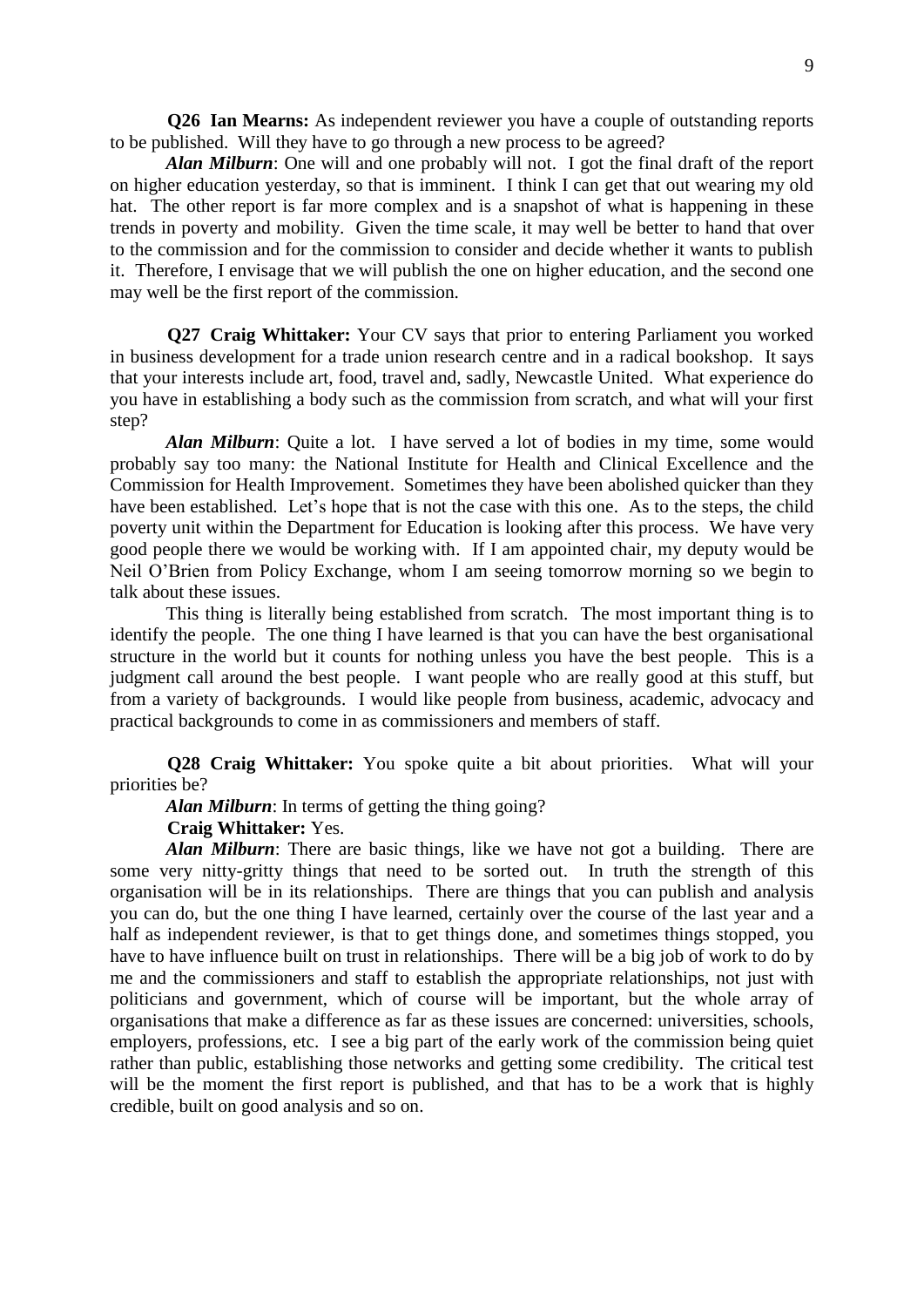**Q29 Craig Whittaker:** On your initial and ongoing priorities, you have already spoken about the commission being independent, so why do you need ministerial agreement around those priorities?

*Alan Milburn*: That is a question for Ministers and not me. The truth about these things is that, once they are established, a lot of this is how you build up the case history, so to speak. Although Ministers can ask the commission to do certain tasks and advise on certain things, I do not feel that somehow the commission is limited in its remit. Once you establish a body like this in law with clear independence and a relationship with Parliament, the remit is as wide as you want it to be. Were that not to be the case, it would be something that the commission would want to reflect in its reports to Parliament.

**Q30 Craig Whittaker:** You spoke to us very briefly about the commissioners and your role in their appointment. You have also said that you want a range of skill sets, which you did not go into because you were cut short. What kind of experience have you had at that type of leadership and, more importantly, in appraising these skills sets, because that is incredibly important if you are to have an effective team around you as you clearly want?

*Alan Milburn*: I hope I have reasonable experience in making the right judgments about appointing people to different positions. Michael Barber, who was Tony Blair's head of the delivery unit at No. 10, once said of my time at the Department of Health that I committed a coup d'état against it. In a sense, he was right because I wanted the best people regardless of what badge title they wore. I am pretty used to identifying and making public appointments. I have done that over very many years and under many different guises. I have a clear view about the sort of people and mix of skills I require. The civil servants, who will form the backbone of the commission and will come in probably on secondment from different Departments, will play a very important role, but we need some outside skills as well. In particular, we need high-quality data analysis skills. As you are aware, there is a huge swirl of data in this arena and it is very highly contested all the time. The quality of the analysis of this stuff is going to be very important. I suspect that we will be looking for secondments for those sorts of positions as well as appointments.

**Q31 Craig Whittaker:** You briefly mentioned that there was a question mark around resource. Are three days a month sufficient for you to carry out your role?

*Alan Milburn*: I am assuming that that is a minimum, not a maximum. If it was a minimum, it would be great. With these public appointments—I have done it myself—you say, "It's three days a month, but what we really mean is five days a week," so if we mean five days a week, let's say five days a week and then everybody is clear. The one thing I have never been afraid of is hard work. People assume that, as independent reviewer, somehow or other I am being paid for it, I am doing it full time and I have a vast array of resources behind me, none of which is true. I started out with one member of staff in the Cabinet Office; I have now reached the heady number of three. On that basis one has to do all the stuff one has to do. I think it is doable. I do not think it is necessary to have an enormous body of people, but what we do need is the right quality.

**Q32 Craig Whittaker:** Let me turn your attention to Scotland and Wales. What are the main differences between the devolved Parliaments' strategies and the coalition Government's as they currently stand?

*Alan Milburn*: If you read the Scottish or Welsh child poverty strategy, they would both say that they are operating within the confines of a big chunk of fiscal policy that is not controlled by them. They have slightly different approaches. In the case of Scotland, for example, its priorities are around protecting household income particularly against the current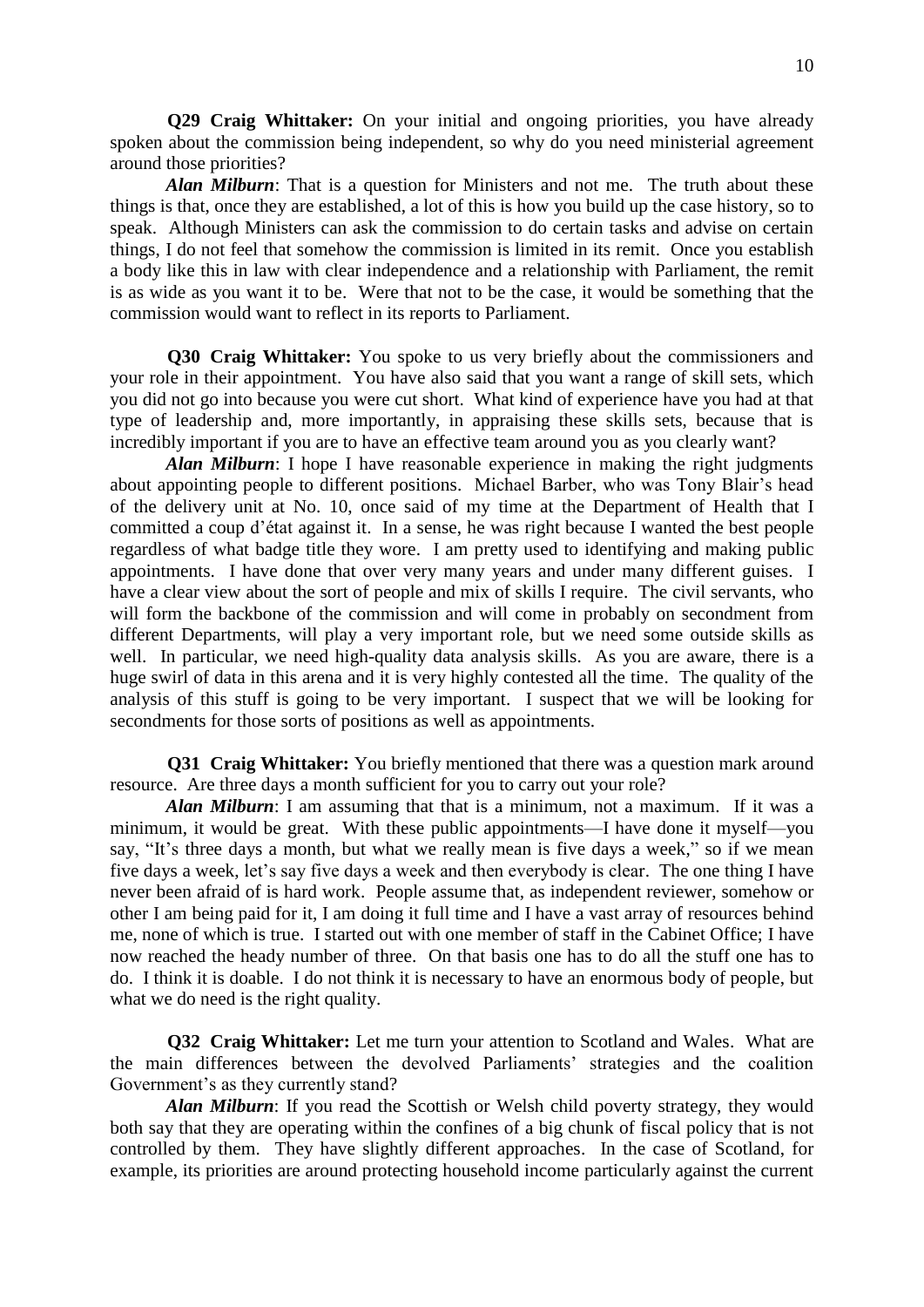problems in the economy. The Welsh strategy is far more holistic in its approach and seems pretty good. To be frank, it will be a challenge because, although the commission has a UK remit, it operates within the context of devolution. As with much of devolution, it will be a question of finding our way, and things could become more complicated in the years to come. Who knows?

# **Q33 Chair:** Or simpler.

*Alan Milburn*: Depending on your point of view. The one good thing about it is that, because there are slightly different approaches in Scotland and Wales from England, it is an opportunity for the commission to gauge which sort of approach and priority produces the best results. As the OECD keeps saying, there is no magic silver bullet, which is true, so having a variety of approaches is no bad thing.

**Q34 Craig Whittaker:** Would you use the best of that variety of approaches in the long term to ensure consistency in the commission's approach?

*Alan Milburn*: The commission will want to be consistent, but not in having a set policy paradigm because that is not its job; it is the job of the Scottish Parliament, the Welsh Assembly and the UK Parliament and Government. The job of the commission is to be rigorous in analysis and uniform in its application. That is what I would want to do in terms of how the commission looks at the work of Scotland, Wales and England.

**Q35 Craig Whittaker:** Are you going to be able to have some influence over the strategies of the devolved Parliaments, particularly if they start to move radically away from the national strategy?

*Alan Milburn*: The commission will have a Scottish and Welsh member appointed by the Scottish and Welsh Administrations, so there will be a natural link and they will be important in fostering that relationship. My experience of these things is that you have to stand outside and be independent, but you also want to have relationships, because in the end that is the way you get things done. It is important that the chair of the commission or the commissioners have a relationship with the Scottish Parliament, Welsh Assembly, the First Ministers and indeed the Cabinets, and the commission has to be unafraid of reporting; that is its job. I am assuming that reporting and delineating what has and has not been done will have some influence. Both Scotland and Wales have signed up to the commission, so that gives you at least a foundation on which to build.

**Q36 Chair:** You will report to Parliament through this Committee. How do you see that relationship working, and how do you expect this Committee and the commission to work together most effectively?

*Alan Milburn*: I think in a sense that is probably a matter for you to decide.

**Q37 Chair:** You are an experienced parliamentarian. It may be for us to decide, but we are happy to hear your thoughts.

*Alan Milburn*: I think it would be good if you were taking regular reports from the commission, if you have time in your schedule to do that. I know that you have a big itinerary of work. It would be good if the Committee decided that, for the annual report in particular, it had an evidence session, in the way that is common for Select Committees when overseeing the business plans of Departments and so forth. There may be particular areas of inquiry that you think as a Committee it would be good for the commission to focus on. I would welcome that. I do not know whether the Government would, but that would be very welcome.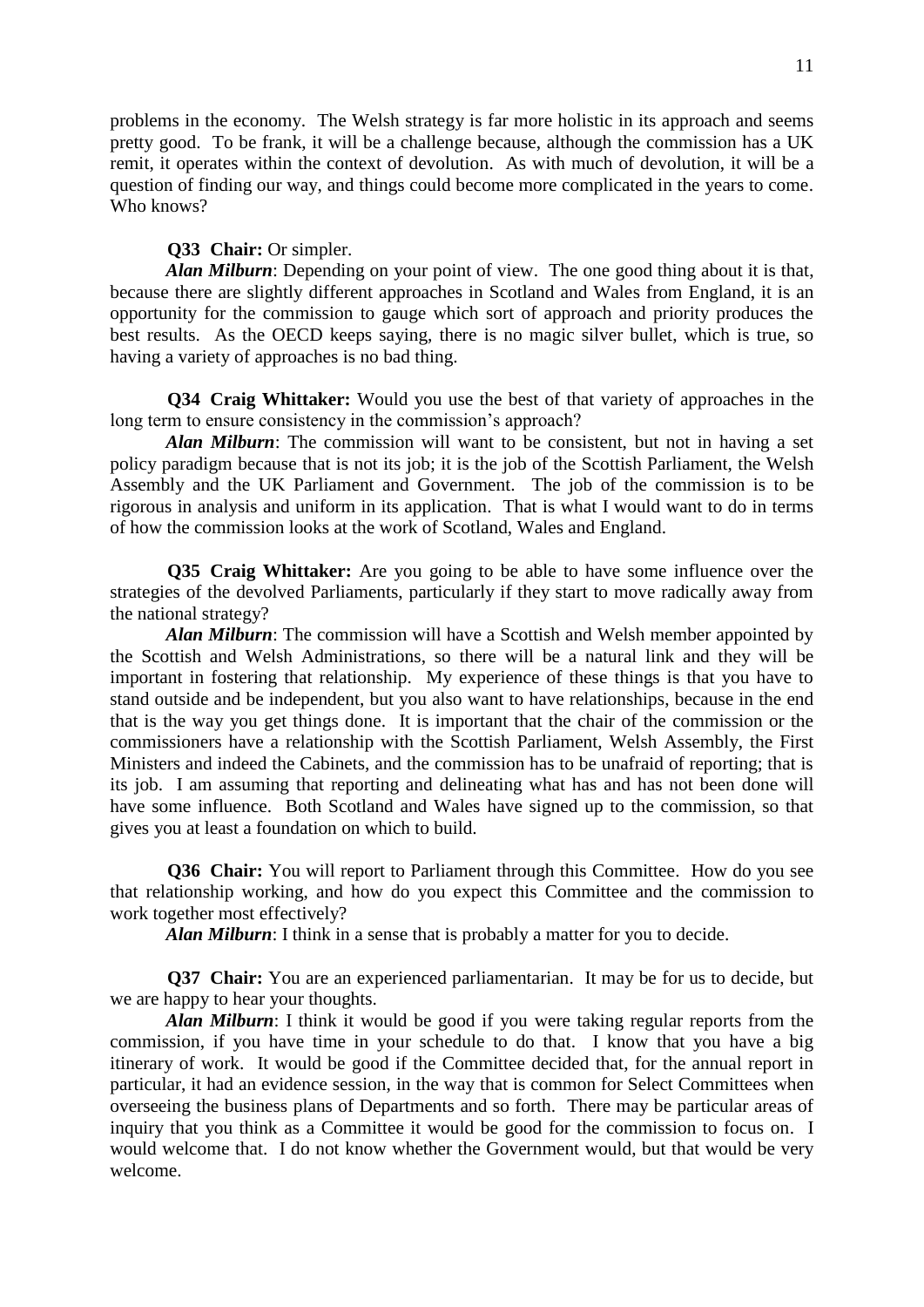I see it as a two-way street. There are things we should be reporting to you and things about which you should be interrogating the commission. Equally, there may be issues that you properly want to lodge with the commission. For example, you may have noticed that in the last report I did on the professions I made some recommendations worth actioning by the commission. I have already in a sense tried to set up a work programme for the commission, for example around what progress the professions are making on issues about open access and so on. It may be that the Committee wants to do that similarly vis-à-vis the commission.

**Q38 Alex Cunningham:** You were a Minister in the Labour Government that achieved much of the 1.1 million children taken out of poverty, and the 900,000 who apparently were prevented from falling into it. That was in the good times that you described earlier. Was that success or failure?

*Alan Milburn*: I think it was progress.

**Q39 Alex Cunningham:** At heart you are still a politician. That was a very good politician's answer. Was it enough progress?

*Alan Milburn*: No, because we set out a very clear target.

**Q40 Alex Cunningham:** Could we have better used the resources we had in the good times?

*Alan Milburn*: There were some approaches that should have been nuanced and better focused. For example, it was good that more kids were lifted out of poverty and that more single-parent households were in work at the end of that term of office than at the beginning. It was less good that there were more kids in working households at the end of the period than at the beginning. That suggests to me that the focus was not always in the right place. It would be very easy for the current Government to pick up the cudgels and deal with that.

**Q41 Alex Cunningham:** Bear in mind that now are not good times. The Chair has already asked whether the Act should be repealed. Was it right to enshrine child poverty targets in law and shackle future Governments to them?

*Alan Milburn*: I do not think it is a question of shackling them. If the current Government do not like the target, they have a very simple solution. Firstly, when in opposition it should not have voted for it, but it did. I do not know how you all voted, but that was what happened. Maybe you were all innocent but others were guilty. I do not know. Secondly, if they do not like it, by all means abolish it.

## **Q42 Alex Cunningham:** Basically, it does not make any odds.

*Alan Milburn*: It does make odds. There is a very interesting academic study—there have been several—by the IFS that suggests that, without the target, effort and, more importantly, the focus, child poverty would have risen rather than fallen. I know two things about targets. First, if you get them right, they can focus effort and resources and you get results. Secondly, if you get them wrong, they can distort the priorities and you can miss the objective, even if you are hitting the target. In the case of this particular target, the fact that it was enshrined in law and was a galvanising principle for the then Government allowed progress to be made.

**Q43 Chair:** It was enshrined in statute only in 2010, so quite late on. It is hard to link progress under the last Government to enshrining it in statute.

*Alan Milburn*: Yes, but from memory the target was established in 1999 when Prime Minister Blair set it out.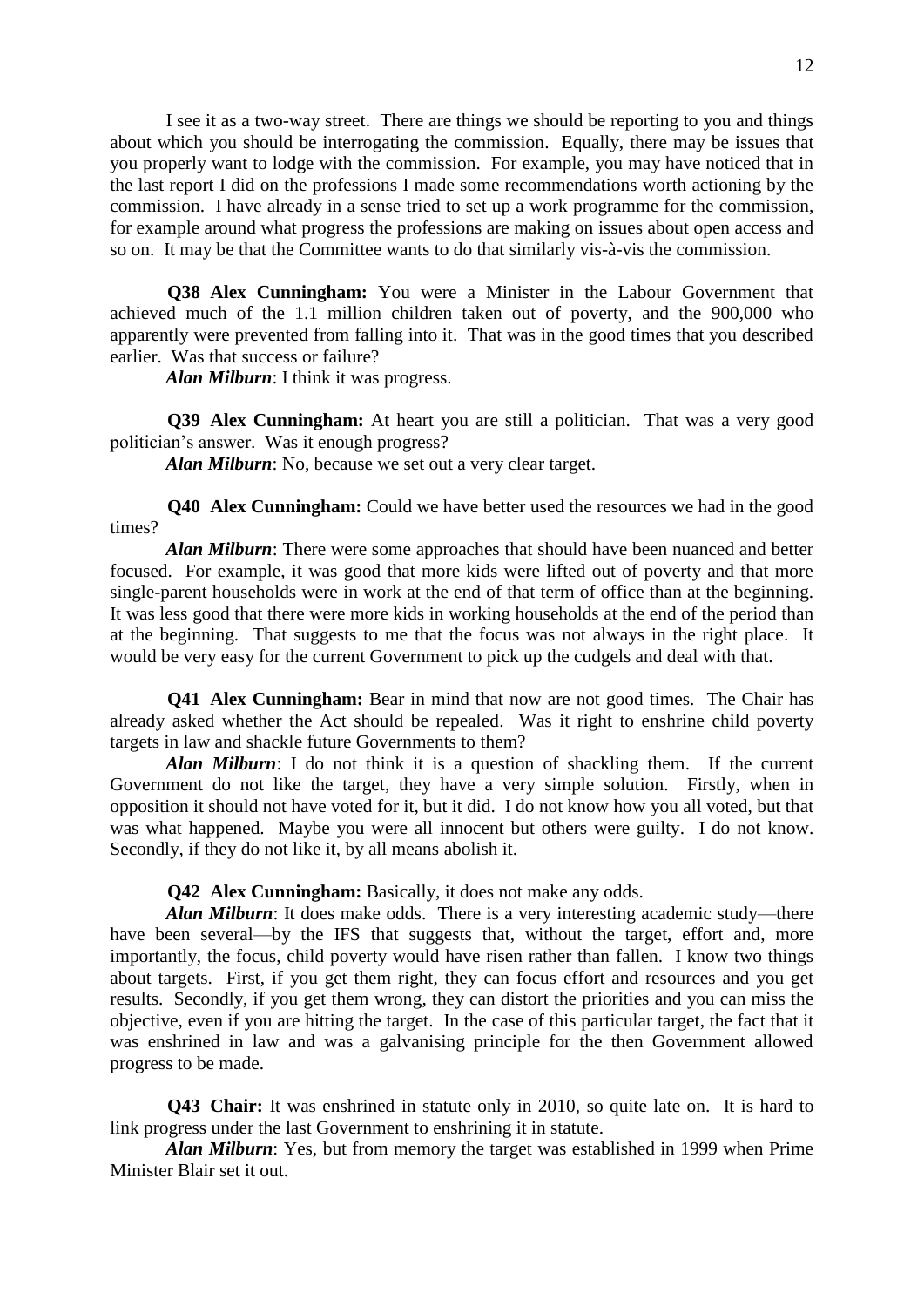**Q44 Chair:** But Alex's question was particularly about enshrining it in legislation. Was that the right thing to do? To set a target and putting it into legislation are two separate things.

*Alan Milburn*: It is rather like the commission. There is a "credibility" and "authority" point that comes from statute and it being the law of the land. I think that is a rather good thing. It makes it difficult to achieve, but nobody said it would ever be easy. Government is not an easy thing, and making progress, as successive Governments have found, on what are intractable and wicked issues around poverty and mobility is hard and very long term.

**Q45 Damian Hinds:** I suppose there is a legitimate question about whether you can have legislation about an outcome measure. For things you can control totally, you can say there is a target. If there are to be targets, what should the balance be between poverty targets relative to median income and absolute poverty targets in terms of a basket of goods or indicators of life chances?

*Alan Milburn*: Targets are out and indicators are in. What we are not short of are measures. At the moment we have three targets. We have a fourth one in the Act but it is not being implemented until 2015. We then have a new one on severe poverty that the Government have decided to introduce, so we have five. Then we have indicators in the social mobility strategy, some of which, frankly, are proxies for poverty, particularly around free school meals and so on. We have got quite a lot of measures. There is a danger of too much being too little in terms of what we focus on.

For me, the piece of the action that is missing and is not properly measured right now, if the OECD is right and what counts is a combination of approaches—income transfers, incentives to work and service support—is around service support. The Government are about to consult, or are currently consulting—I cannot remember—on what an additional measure might look like. My advice—it is not my position to advise on it—is that is the piece of the action that should be focused upon. For example, could we assess across decile groups which ones are getting access to which services? Could we monetise that? Could we turn that into the equivalent cost of access to childcare, health care, health visitors and all the good things that are being done, and can we turn that into a monetary value? Could we assess the assumption that many people make about public services—that it is always the middle classes who do well and the poorer classes who do not—and seek to address such a gap, if it is there? I would not get rid of the relative poverty target.

## **Q46 Damian Hinds:** The key question is: would you lead on it?

*Alan Milburn*: It is a great question to ask and a really hard one to answer, as you know because you have looked at these issues in the all-party group. It is complex, isn't it? It is not just one thing; it is a whole host of things. Of course, relative poverty, as we were discussing earlier in relationship to inequality and poverty, is important; absolute poverty is important, because that is what people experience. The service provision aspect is also important. You must have a basket. What I am slightly concerned about is that you have at least two baskets. To go back to the very first question the Chairman asked, you have a child poverty basket of measures and a social poverty basket of measures, and at the moment I am not sure that these properly coalesce.

**Q47 Mr Ward:** This is crucial, because it is seeking to answer the big question of how we do it. The "poverty plus a pound" is easy and has immediate results that look very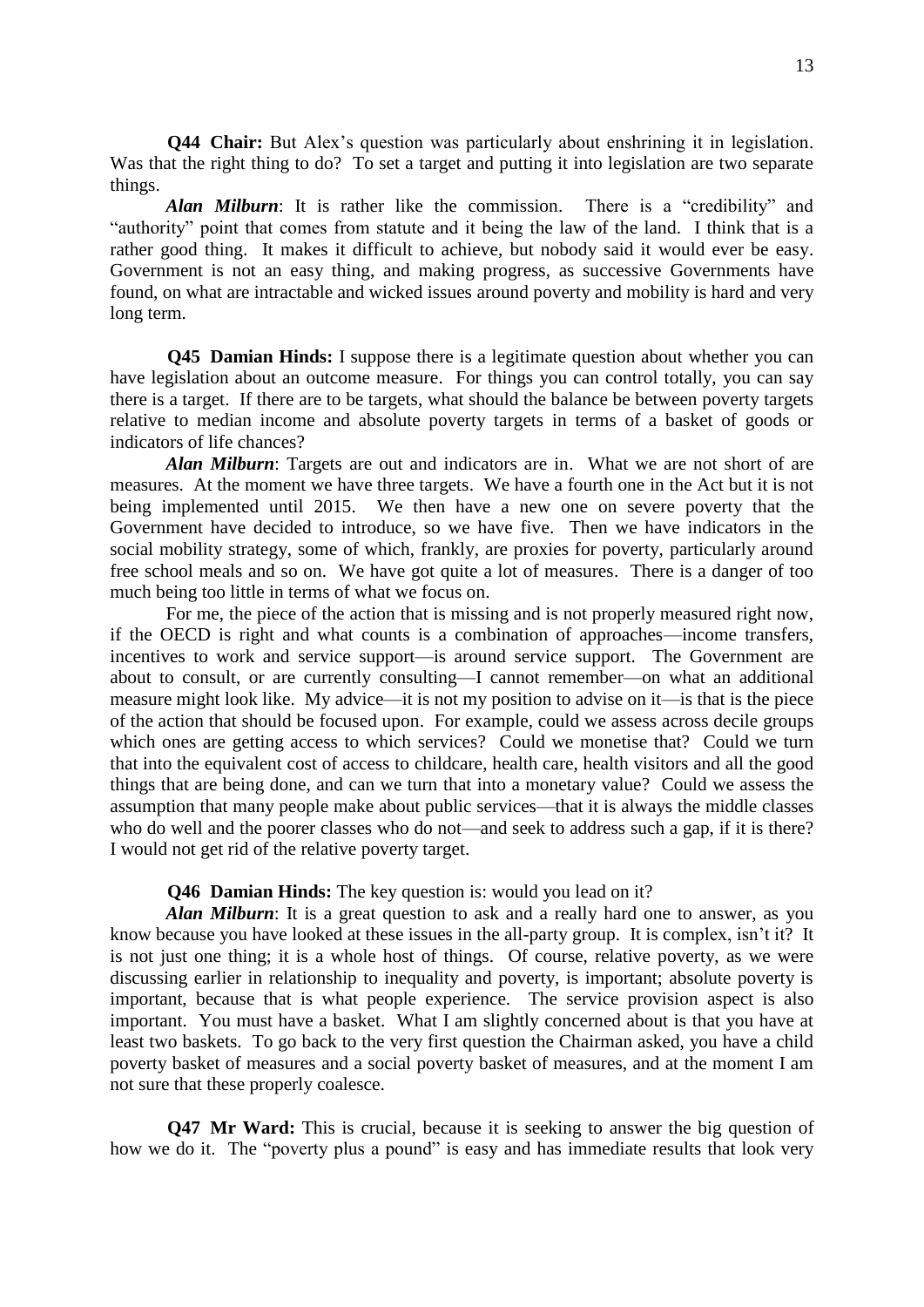good. You earlier identified early years as being crucial. That will do nothing for the child receiving it, but hopefully it will have an impact on that child's child.

*Alan Milburn*: It will have an impact on the child in adulthood.

**Q48 Mr Ward:** Not in terms of the figures.

*Alan Milburn*: Maybe I am wrong—I have been wrong many times—but I thought the evidence suggested that high-quality, which I emphasise, early years education produces high returns in terms of—

**Mr Ward:** In 20 years' time.

*Alan Milburn*: Yes, down the line in terms of behavioural problems, and that is particularly true in terms of disadvantaged youngsters. That produces an intra-generational benefit for the child as it progresses to adulthood. It is a really great question: does that also transfer into inter-generational benefits when that child becomes an adult and a parent? The likelihood is that it does, because we know that, unfortunately, there is a correlation between what parents do and what children achieve. We know that parents reading and interacting with their children have at least as much influence on their children's educational attainment as anything that a school or teacher does. I think we can make some assumptions in this space that it is of short-term, medium-term and inter-generational benefit in the long term.

**Q49 Alex Cunningham:** To go back to your word, "progress", we know how Governments thrive on moving goalposts and making the statistics work for them. I am interested to know what difference the commission is going to make in being able to identify and prove that progress is or is not being made.

*Alan Milburn*: There are two or three functions that the commission should properly have. I know that nowadays this is a slightly devalued phrase but I think it is right: if it is done right, we can construct a coalition of the willing. Your earlier point is a really important one. People look at it and think it is impossible to do; the factors and head winds are so strongly against it, it is impossible to achieve. The truth is that many organisations are achieving it. I look at the best universities and what they are doing on access; I look at what the best schools are doing to close the educational attainment gap; and I look at some employers, businesses, professions and local government that very often are doing fantastic work in this area. First, we have to construct a coalition of the willing to prove that it can be done.

Secondly, we have to continue to proselytise for progress. I see that as part of the commission's job. In response to Ian's earlier point, there are lots of organisations out there, but I hope that the commission, precisely because it has independence, hopefully credibility and definitely the authority that comes from a statutory underpinning, should be out there making the case for these things. Very often the truth about political decisions is that they do not just happen; somebody forces them to happen.

**Alex Cunningham:** Are you going to be a pain or a partner for the Government?

**Q50 Chair:** Alex's preference is clear.

*Alan Milburn*: I am just beginning to work that out. I think the job is to proselytise for progress. It would be for the Government to decide whether or not that is a pain. I hope it will not be and that the Government will take it seriously.

The third thing you have to do in terms of functionality is engage with the organisations that are doing too less and should be doing far more. That might be government or other political parties; it might be universities, schools, employers or professions. You have to have a form of engagement by all of these. First, you need a coalition of the willing;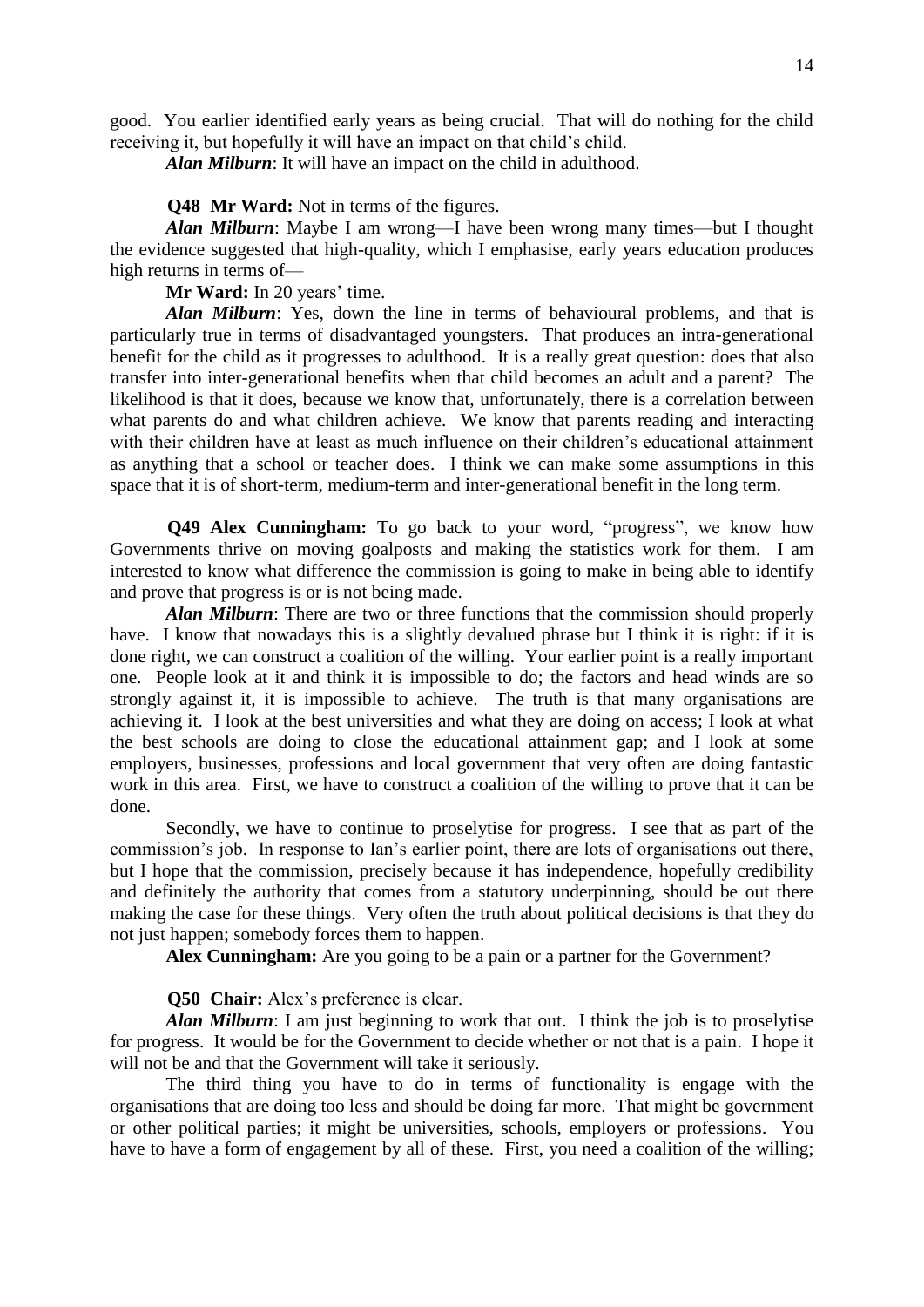secondly, proselytise for progress; and, thirdly, build a relationship with those who are not doing what they should be in order to make sure they do it in future.

**Q51 Mr Ward:** I think we have covered the approaches of the last Government and this Government and the differences. To take more specific ones, there are some plans, which are in the process of being implemented, to change benefits. How will the commission monitor the impact of benefit changes on child and family poverty, not just for the workless but those in work?

*Alan Milburn*: That is a good question. As to the benefit changes, lots of assumptions are being made on both sides, particularly around universal credit. On the one side, people are saying that, allied with the housing benefit changes, this is going to be terrible and different objections have been made. On the other side, the Government say, "But you don't take into account the positive impact of behavioural change that will result from these changes being introduced." The truth is that we do not yet know, so we have to find a way of assessing that. There is a huge amount of data in this space. Yet more data has been published recently. What I want to be able to do is analyse the impact on different groups in society by decile, quartile and socio-economic standing, so that we get a better understanding about which change is impacting which group in society. Some of that work is already done in-house by government; some is done by reputable, credible organisations externally, particularly the IFS, but the commission will need to undertake its own analysis, sometimes based on the work that DWP or the IFS undertake but sometimes undertaken independently.

**Q52 Mr Ward:** You talked about proselytising, and presumably part of the work is to collect evidence of what is happening and best practice and make sure that what works is well known. I think you have covered that. Last week, we looked at destitution among asylum seekers and irregular migrants, and the impact that might have on their life chances through health and education outcomes. Is that an area you would look at specifically?

*Alan Milburn*: Where are the risks of poverty greatest? We know today where the risks are. The risk of poverty increases if you have a baby or you lose a job. We know there are some groups in society that are more prone to poverty and disadvantage than others, and some of the groups you have just described. It would be odd if the commission did not look at those groups, and I am sure that it will.

**Q53 Mr Ward:** I think we have covered the area of child poverty versus social mobility. The child poverty strategy will be revised in 2014. What part do you expect to play in the whole of that process?

*Alan Milburn*: I hope that by then the commission will have produced at least two big annual reports on progress or otherwise overall, and that we will have built up a body of evidence about which approaches are working and which, frankly, are not. There is a question for the Government that they will need to think about either in 2014 or before then. The Act stipulates that there should be a periodic review of child poverty strategies, which is fine, but we know that all of these issues are terribly long-term in terms of their impact and the potential for amelioration. I would hope that one thing the Government will want to think about, and maybe the commission will want to suggest to it, is that, rather than just doing a triennial review of poverty and the child poverty strategy, it looks at the longer term. Let's assume that the trajectory for the relative child poverty target is not 2020 but 2027. The Government's remit might be only five years, but this would not be the first Government, nor I suspect the last, to look beyond its term of office and determine a strategy for the medium rather than the short term. That is what I would very much like it to do; otherwise, you are making iterative progress and not sticking to and being consistent about what needs to be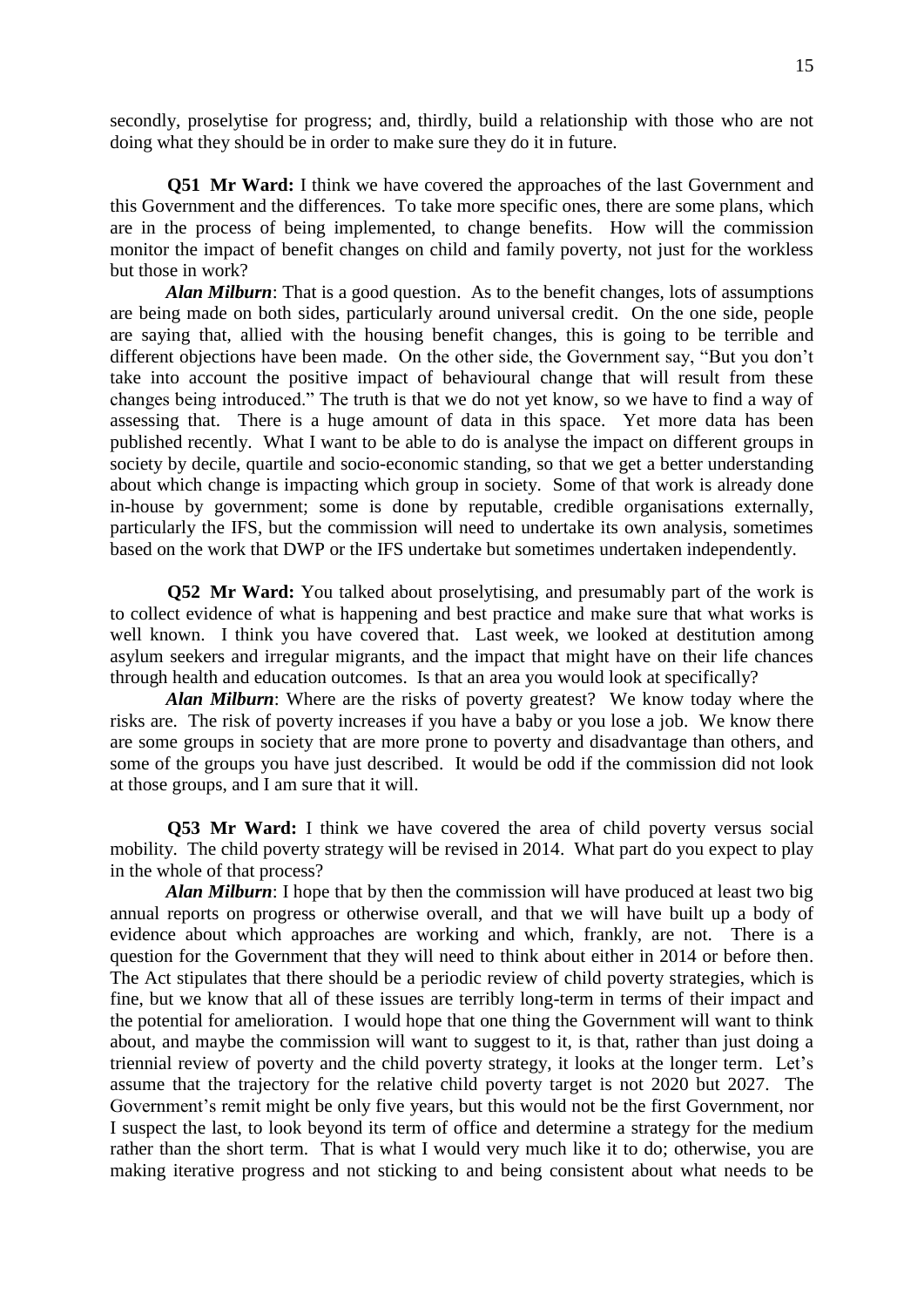done for the medium to long term. I would hope that the Government would review its own strategy, but the commission can make suggestions, take a point of view and provide some analysis.

**Q54 Damian Hinds:** I do not think anybody doubts that, by international standards and over time, we have a social mobility problem in this country. Everyone is struck when they see the number of children on free school meals who go on to get good university degrees and so on, or the difference in the proportion of kids who go to private school and end up in public life. Do you think that sometimes the subject gets slightly exaggerated? In particular, there has been a recent controversy over the "rich, thick kids" theory and the so-called regression to the mean, played out in the pages of *The Guardian*, a regular paper of mine. Are you concerned that sometimes there is a danger of overstating the extent of these problems?

*Alan Milburn*: First, the evidence suggests overwhelmingly that there is a problem. It is contested and certain academics take a contrary point of view, but sometimes that is being contrary for the sake of it. The overwhelming body of evidence, including your own all-party parliamentary group, would suggest that there is a problem. The problem with the problem you are on to a really good point—is that, if we continually send a signal to kids that it is impossible for them to get on, it becomes a bit of an issue. We have debated this before. Sometimes people put to me an argument that the problem today is that kids do not have aspirations. I do not buy that at all. What I do buy is that sometimes kids have low expectations, which is a completely different thing.

The work I did in 2009 and some of the work we have done this time round involves talking to groups of youngsters, focus groups and heaven knows what. What really strikes me is the discrepancy between what they would like to be and what they think they will be. I find that really disheartening, and it should be a matter of concern for all of us. I have never taken the view, to put it at its most blunt, that somehow ability is unevenly distributed in our society; I have always taken the view that it is opportunity. When I hear groups of youngsters say, "That's not for the likes of me", whether it is a career or a university, we all share responsibility for that thinking. We have to be very careful about how we position this issue. We are not saying that kids cannot make it; we are not saying, "If you don't learn more, you earn more", because that is an equation in the modern world; and, at the same time, we have to continue to focus attention on the problem. Getting that balance right would be my bigger concern.

**Q55 Damian Hinds:** You introduce a second very important point. There is the issue of expectation and aspiration. There is also appreciation of the steps you need to take to get there. There seems to be a rather large cohort of young people who have high expectations and are not short of self-esteem either, but somehow the interim steps are not happening; perhaps they are not making the best subject choices or, as you rightly say, they are thinking, "Such-and-such a route isn't for me."

*Alan Milburn*: I thought the formulation in your report was good, which is the idea of different cohorts: there is a breaking-out cohort and a moving-up cohort. You can slice this cake in very many different ways, but I thought that was a very interesting way of thinking about it. What that helps us to do is focus public policy on the needs of different cohorts in society. Different instruments will be needed. The daughter of middle-class parents who after graduation cannot get an internship is in a very different position from the child of a housing association tenant whose family has never had experience of a university education. They are just in different positions and they probably need different sorts of help and support.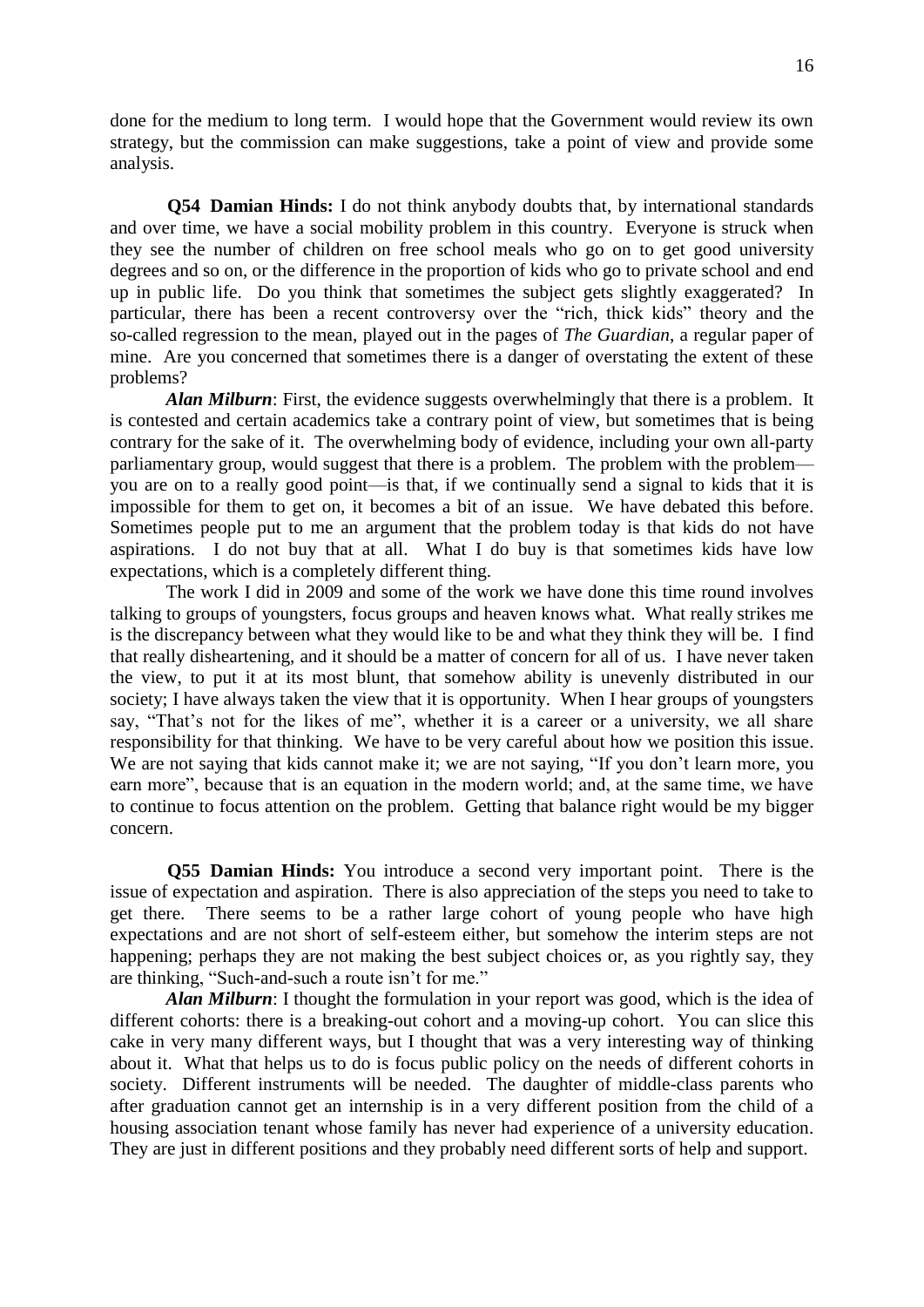**Q56 Damian Hinds:** It is very kind of you to cite that report. You are right. We talked in the all-party group session about three groups: the breaking-out; stars shining at the other end; and a big group in the middle which are those moving on up. Some people, including me, believe that there is a danger. The breaking-out is quite easy to measure and spot when you have children in abject multi-generational poverty. You get into mainstream work and so on. At the other end, it is also possible to spot the handful of free-school-meal kids who go to Oxford and become PhDs and all the rest of it. The danger is the 70% in the middle, the biggest group of people, which is hardest to measure. Do you think there is a danger in using free school meals, which is quite a blunt measure and is limited in scope, because perhaps it contributes to that and is an emphasis on one relatively small part of the population?

*Alan Milburn*: I do think there is a danger with that. It is a proxy measure. As we know, it is imperfect in several regards. Not every family wants to claim free school meals, for example; not every child who gets a free school meal at the age of five will necessarily be claiming it at age 15, etc. We know there are problems with it and that it is at best a proxy. At the other end, when you come to the indicator around closing the gap between kids on free school meals and kids from private schools getting into the best universities, there is also a bunch of kids who are in private schools who would be entitled to free school meals because of bursaries, sponsorship, etc. It is imperfect. It would be far better—this is a conversation I have been having with Government—to get to a measure that was about decile groups. Therefore, we could be measuring the impact by socio-economic group, which is a harder, clearer and more granular set of data.

## **Q57 Damian Hinds:** Presumably, you would have to do that by sampling.

*Alan Milburn*: Yes. I was looking at this in the context of the higher education report. We have so many different forms of data held by so many different organisations. The Student Loans Company will have data on family income, but the universities do not. Universities will use imprecise, mosaic data—it is okay—about geographical areas of disadvantage. Schools will have different information. It is a really big job, and this is where government is important in this. We need a single set of indicators to track an individual pupil starting school, what happens to their progress in school and where they go once they leave school. We do some of that on a sampling basis, and post-university as well, but we do not do it coherently. As a consequence, we are not able to measure what we should be measuring, which is outcomes. All the time we are measuring inputs and outputs but not outcomes. The Government are now trying to do some marrying-up of data.

I thought your first point was a really important one. You say that sometimes we set up these two things. What worries me about the public debate is that, if we are not very careful, we will end up in a position where we are pitting the interests of kids at the very bottom against the kids in the middle. That worries me at a political level, and you can see it reflected in the British social attitudes survey this time round. Although there is a high degree of empathy for children in poverty, there is not a high degree of sympathy for their parents, and there is less and less sympathy over time for efforts on the part of government to ameliorate the financial position of those at the bottom end. If we end up in a position where working-class families are pitted against middle-class families, that is a really big public policy and political problem, because in the end you need public permission from the majority to be able to address some of these issues. Some of the indicators do not help that.

**Q58 Damian Hinds:** Presumably, that rears its head most commonly in debates about things like university admissions.

*Alan Milburn*: Correct.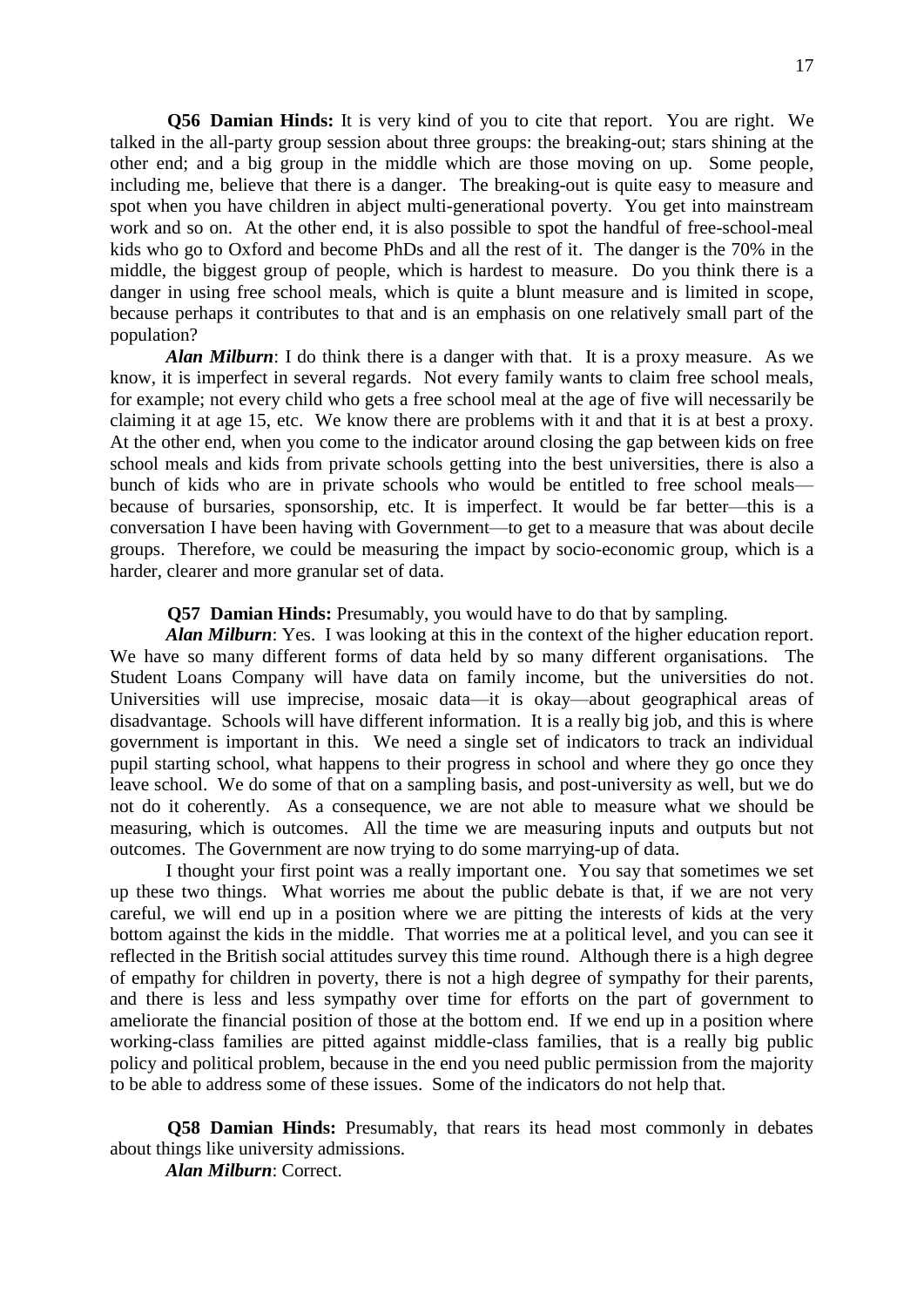**Q59 Damian Hinds:** When you talk about being able to measure outcomes and track a child all the way through, do you believe this can be done without the mother of all databases?

*Alan Milburn*: Yes, because we have a whole host of databases right now. I am looking for advice. I am told there is a social mobility transparency group inside government that is looking at how to bring together a lot of these different data sets. That would be enormously important, and maybe it is an issue the Committee would like to take a look at.

**Q60 Damian Hinds:** We have talked a number of times about key proxies. What are your top three proxy measurements, given the massively long lead times on the eventual outcome measures?

*Alan Milburn*: Do you mean on social mobility?

# **Damian Hinds:** Yes.

*Alan Milburn*: In the end, they have to be measures around education and employability. Your report and other reports and the common sense that has emerged indicate that there is not a single lever; there are lots of them, but what is the most important thing? The most important things are: early years education; time spent in school; quality of teaching; attainment levels; and employability skills. How you wrap those into indicators is, of course, a technical question, but, as the world becomes ever more oriented towards a knowledge and skills-based economy, we know that what will be required for kids to get on is the learning of more skills, better qualifications and higher-quality education.

**Q61 Chair:** You have not included in that parental attitudes and understanding. *Alan Milburn*: That is really important.

**Q62 Chair:** Is it fair to say that some immigrants who come to this country are in pretty abject poverty and they, or their children, get out of it because of the attitudes and understanding they have as to how to get on? White working-class boys do particularly badly in our system. To what extent do we need work to look at attitudes and understanding of the labour market? If a father says, "I did all right, son; you don't need to do it and you'll be all right", and it turns out that the labour market has changed and he does not know that, he is not trying to let down his child; he is just misinformed. To what extent should government be getting into that sphere?

*Alan Milburn*: That is a great point, and an important corrective. For example, if you look at the performance of Chinese boys who are entitled to, even if they do not claim, free school meals, they are in a completely different position from either Afro-Caribbean or white working-class boys. The Chinese kids are zooming ahead and the others, frankly, are falling behind, so cultural attitudes and parental styles—all the things Frank Field referred to in his rather good report—are very important. It is a pretty difficult area for government. Governments have permission to mess about with schools. Whether or not they have permission to mess about with parents and parenting skills is an entirely different point, but I have absolutely no doubt that the role of parents and local communities—social capital—is vital in all of this. When I was looking at the professions, for example, what struck me forcibly was that 60% of kids who had professional parents expected to go into a professional job. Only one in six kids who have non-professional parents would ever think about a professional job.

**Q63 Mr Ward:** I was one of two children in my class who passed the 11-plus. I was also one of two in my sixth form who did not go to university and both then became trainee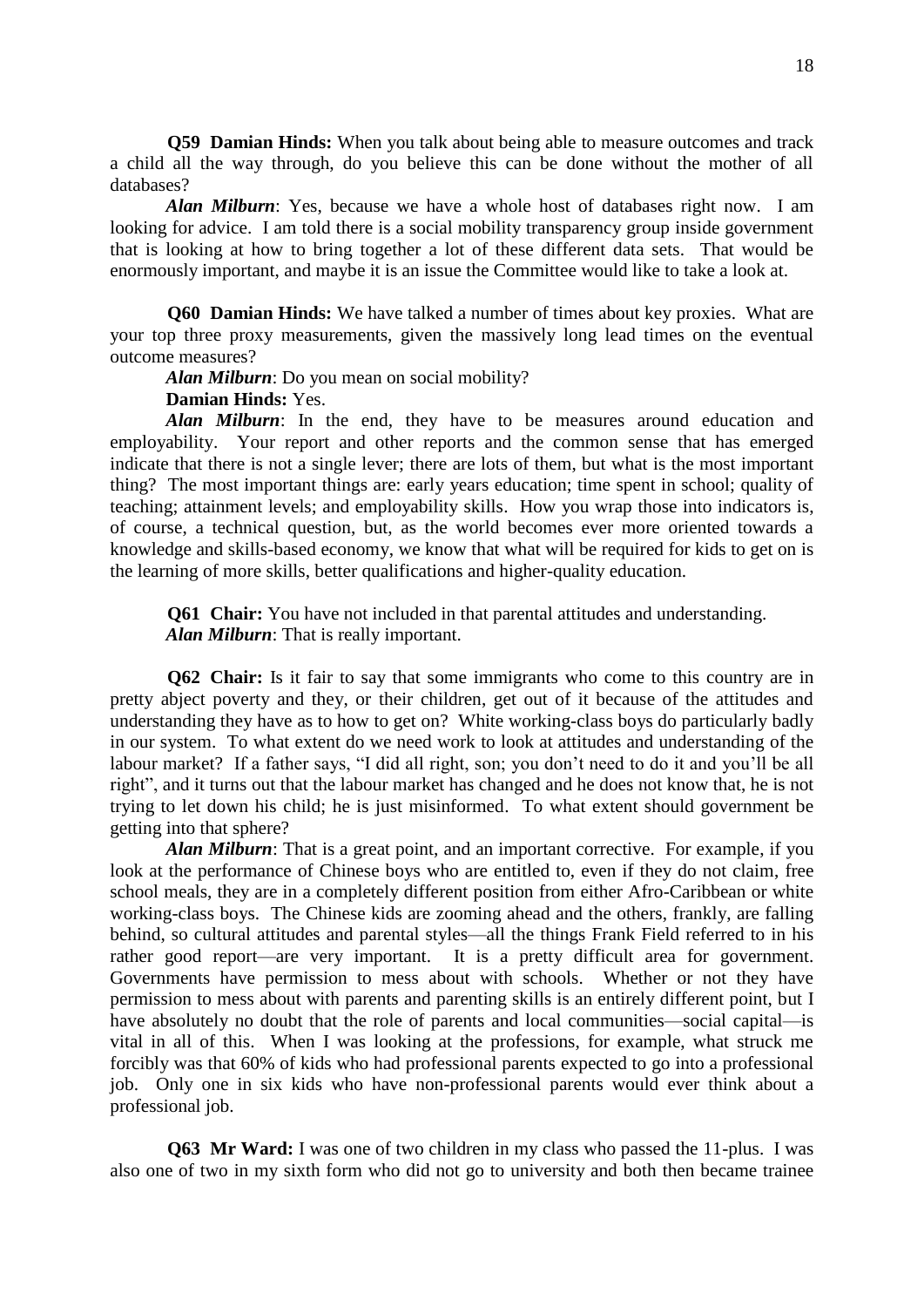accountants. It was the last year you could do that without being a graduate, so it was sliding doors, really, in terms of the different directions of the class. You say in your report that the glass ceiling has been scratched but not broken. What do you mean by this? Can the private sector be fully on board with what is required?

*Alan Milburn*: Much of it is. You are referring to the update I did on the professions report which was published last month. A lot of effort is going on, and I see it in particular sectors like the law where there are some great initiatives. The PRIME initiative is a fantastic example. Employers and the professions are trying to open their doors to the widest possible pool of talent. When you look at the top professions, remarkably little has changed. You could argue that in some ways it has got worse. We know that 15 out of 17 Supreme Court judges, 43% of barristers, 59% of the current Cabinet and 62% of the House of Lords all come from a private school background. If it was any other walk of life, you would say it was social engineering, with a stranglehold by the few on the many top jobs. If you were optimistic, you could just say that it is going to take for ever to put right. However, I am worried less about what is happening at the top of the professions and more about what is happening at the entry point. I had a look at what sort of kids are applying for and being accepted to study law or medicine. Some 57% of medical students admitted in the last academic year come from the top three socio-economic groups; 7% come from the bottom three. That has barely changed in a decade, and it is not dissimilar in law. It is hard to maintain one's optimism when you see that.

What have the professions got to do, and what are the best professions already doing? First, they have to diversify where they recruit from. It is shameful that we have 115 universities in this country and the top employers recruit from 19 of them. You are not telling me that it is only in 19 universities that we have people of talent and potential. Secondly, there is a regional dimension to this. The labour market is very heavily skewed to the south-east, not the north-east or other parts of the north, in terms of where employers recruit. Thirdly, your point about qualification inflation has been a problem in the professions. Nowadays, to become a nurse you need a degree. All of that might have been fine in reducing risk and all those sorts of things, but you also have to provide other entry points, which some of the professions are doing. In the old days, it was possible to start out as a messenger boy at a newspaper and work your way to the top and become editor; it is not any more. Interestingly, the one profession that has become more socially exclusive than any other is journalism.

#### **Q64 Alex Cunningham:** Some of us got in from the bottom.

*Alan Milburn*: The getting-in point is the real thing. What the professions have to think about is how to provide entry routes that do not necessarily involve a degree but allow people to work their way up. There are some great examples: legal executives and so on. These are beginning to get a bit of purchase, but, frankly, not enough. If we are not very careful, unless we take corrective action in these sorts of things, the professions will find themselves in a position where they simply do not reflect the sort of society they are supposed to serve.

**Q65 Mr Ward:** And political parties and candidates. *Alan Milburn*: That is an interesting question. **Chair:** And one that is not directly relevant to this inquiry.

**Ian Mearns:** I want to go back to talk about data tracking, which we are considering at a later stage. There is a whole minefield of stuff there. You state in your report that the Government must take all necessary steps to ensure that careers advice in schools does not